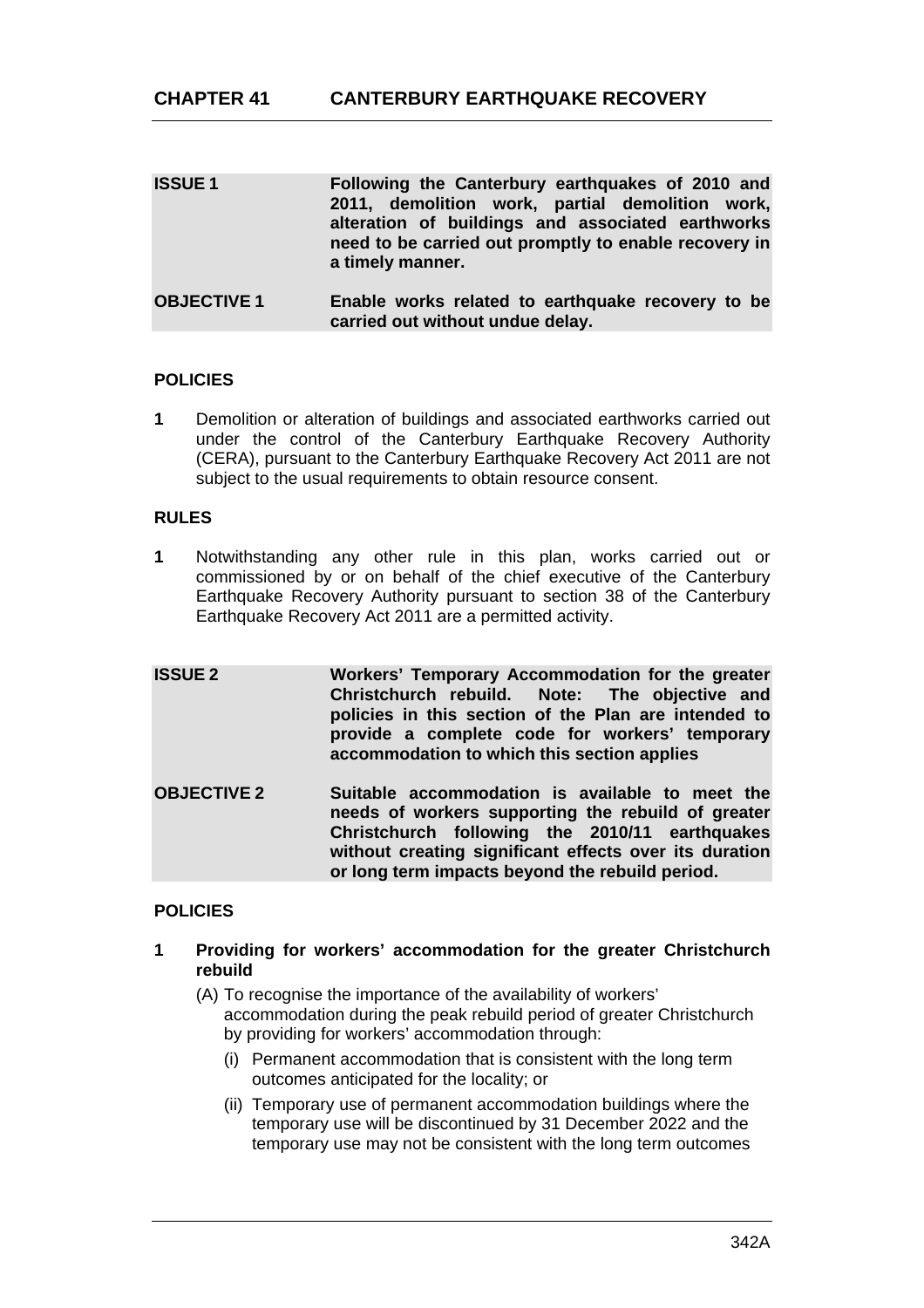anticipated for the locality but will not result in significant adverse effects for that duration; or

(iii) Temporary buildings that will be removed in the period up to 31 December 2022 where the erection and use of buildings may not be consistent with the long term outcomes anticipated for the locality but will not result in significant adverse effects for that duration.

## **Explanation**

An area of housing pressure in greater Christchurch is accommodating large numbers of people coming into greater Christchurch to work on the rebuild. The priority of this type of accommodation is recognised in the Recovery Strategy for greater Christchurch Mahere Haumanutanga o Waitaha. A range of accommodation types, sizes and locations will be required. There is likely to be substantial and short-term demand for a large number of temporary units during the peak rebuild period over a 5-10 year period up to the end of 2022.

## **2 Temporary use of permanent buildings for workers' temporary accommodation**

(B) To enable temporary use up to 31 December 2022 of accommodation and non-accommodation buildings where use of that building for workers' temporary accommodation will not result in significant adverse effects for that duration.

## **Explanation**

The temporary use of buildings such as motels, student accommodation, or commercial buildings provides a solution for workers' accommodation during the peak rebuild period.

#### **3 Temporary buildings for workers' temporary accommodation**

- (C) To manage the potential adverse effects of workers' temporary accommodation for the rebuild of greater Christchurch in accordance with the "Guideline for Temporary Accommodation for Workers" managing:
	- (i) Decommissioning; and
	- (ii) Location and size of the development; and
	- (iii) Site layout and building design; and
	- (iv) On-site management.
- (D) To maintain the zone and neighbourhood characteristics anticipated in the longer term by requiring that before 31 December 2022, all temporary accommodation buildings be removed; all use for workers' temporary accommodation cease; and the site restored in accordance with a project decommissioning strategy and the "Guideline for Temporary Accommodation for Workers".
- (E) To ensure location choice and project design achieves quality living for occupants while avoiding, remedying or mitigating significant adverse effects on the characteristics of local neighbourhoods in accordance with the "Guideline for Temporary Accommodation for Workers".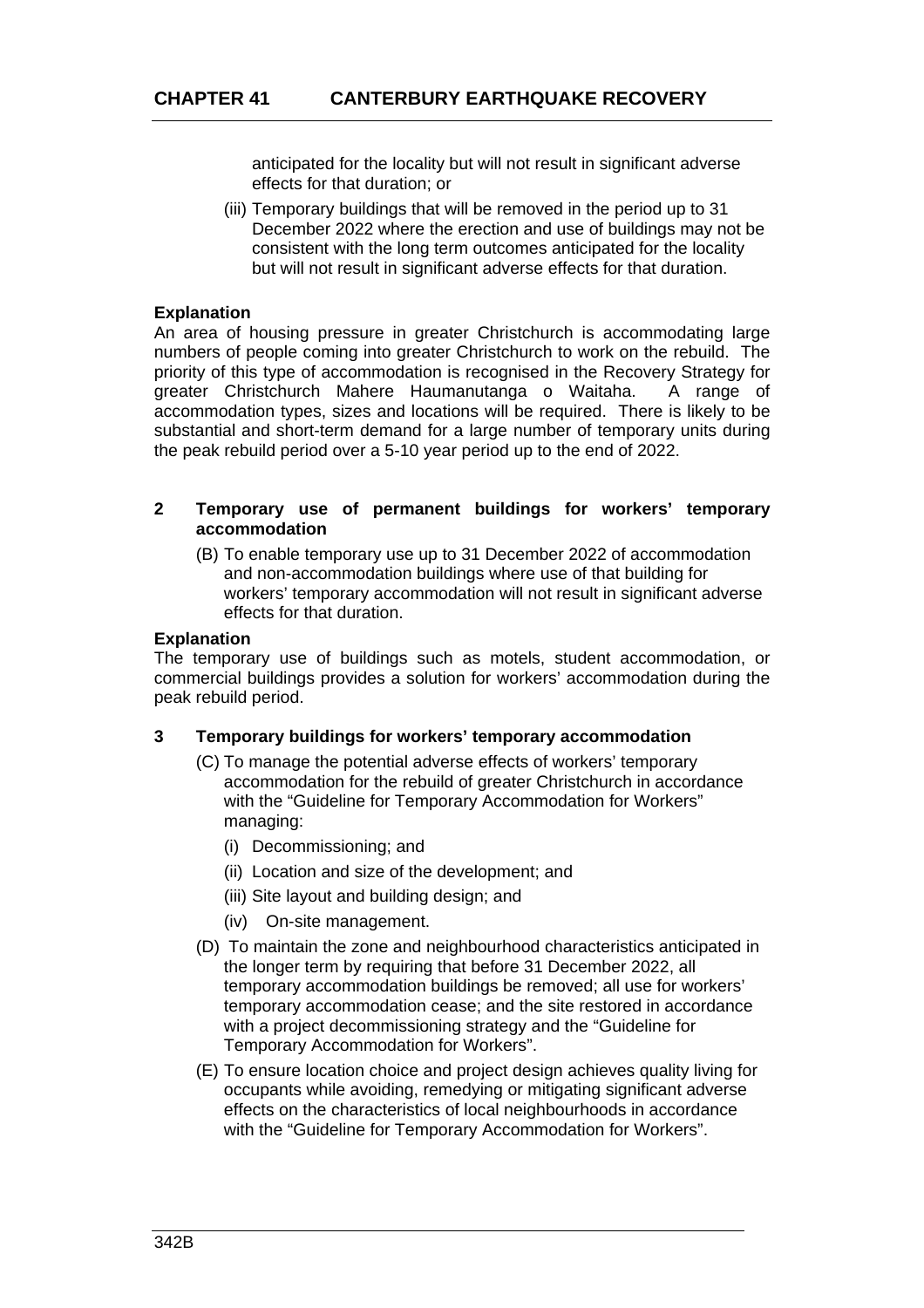(F) To recognise that effective operation of workers' temporary accommodation contributes significantly to its quality and effects by requiring workers' temporary accommodation to be owned and managed as one development including on-site management in accordance with the "Guideline for Temporary Accommodation for Workers".

## **Explanation**

These policies seek to ensure that key matters are considered and addressed to achieve quality accommodation while managing the potential adverse effects on the location. Removal of the temporary buildings is critical to ensure a development does not have permanent effects on the environment. The "Guideline for Temporary Accommodation for Workers" outlines key considerations and possible responses for location choice, site layout, building design, effective decommissioning, and on-site management.

## **RULES**

# **This section of the District Plan a complete code**

1. The rules in this section of the District Plan provide a complete code for workers' temporary accommodation activities to which the rules in this section apply. The erection and/or use of a building for workers' temporary accommodation that is a permitted activity, controlled activity, restricted discretionary activity, non-complying activity or prohibited activity by virtue of these rules for workers' temporary accommodation, retains that status despite anything to the contrary in the district plan. No other provisions of the district plan (including objectives, policies, rules and other methods) apply to erecting and/or using workers' accommodation unless specifically referenced in this section.

## **Temporary use of permanent buildings for workers' temporary accommodation**

Permitted Activity - temporary use of permanent accommodation buildings for workers' temporary accommodation

2. The erection and/or use of any permanent accommodation building for temporary use for workers' accommodation is a permitted activity if the following standards and terms are met:

#### **Standards and terms**

- (i) At the time the temporary use commences, the permanent accommodation building complies with all relevant District Plan requirements or resource consent for that permanent use; and
- (ii) The temporary use for workers' temporary accommodation is only for the period, or part of the period, up to 31 December 2022; and
- (iii) The temporary use for workers' temporary accommodation does not result in an existing activity on the site failing to comply or increasing the degree of non-compliance with a rule in the District Plan or resource consent; and
- (iv) On-site management is provided for the workers' temporary accommodation.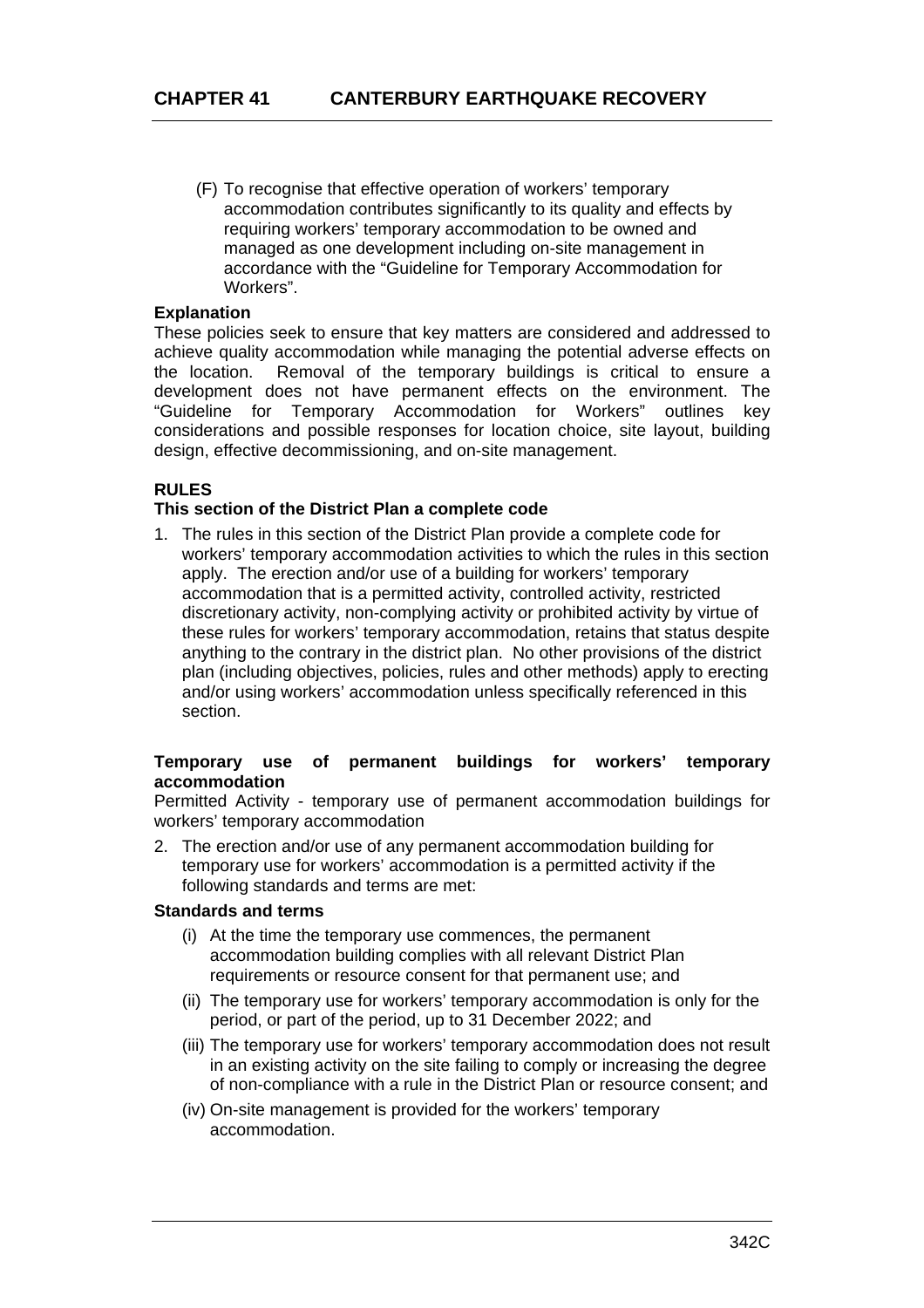## **Conversion from temporary use to a previous use**

- 3. Within 12 months of the cessation of any temporary workers accommodation use of a site, the previous use of that site may be reinstated, provided that such reinstatement is in accordance with either:
	- i. an existing use certificate issued under section 139A of the RMA; or
	- ii. a resource consent issued under section 114 of the RMA; and
	- in relation to (i) and (ii) above, the certificate or resource consent was issued prior to conversion to workers accommodation and was still valid at the time of the conversion.

This reinstatement is permitted whether or not the certificate or resource consent would have otherwise lapsed or ceased to have effect.

#### **Restricted Discretionary Activity - temporary use of permanent nonaccommodation buildings for workers' temporary accommodation**

4. The erection and/or use of any permanent non-accommodation building for temporary use for workers' accommodation is a restricted discretionary activity if the following standards and terms are met:

#### **Standards and terms**

- (i) At the time the temporary use commences, the permanent nonaccommodation building complies with all relevant district plan requirements or resource consent for that permanent use; and
- (ii) The temporary use for workers' temporary accommodation is only for the period, or part of the period, up to 31 December 2022; and
- (iii) The site is not located within
	- a Rural or Rural-Residential Zone; or
	- a Conservation Zone or Open Space 3A or 3D Zone in the Christchurch City Plan; and
- (iv) On-site parking is provided for use by the workers' temporary accommodation at a minimum of one space per four beds; and
- (v) The temporary use for workers' temporary accommodation does not result in an existing activity on the site failing to comply or increasing the degree of non-compliance with a rule in the District Plan or resource consent. This standard does not apply to a density rule for the existing activity; and
- (vi) On-site management is provided for the workers' temporary accommodation; and
- (vii) A change of use strategy is provided as part of the temporary use which sets out the steps that will be followed to change the use from workers' temporary accommodation to the permanent use provided for by the District Plan or resource consent.

#### **Matters of discretion**

In considering any application for resource consent under Rule 4, the Council shall, in deciding whether to grant or refuse consent and in deciding whether to impose conditions, exercise its discretion over the following matters:

(a) Location suitability; and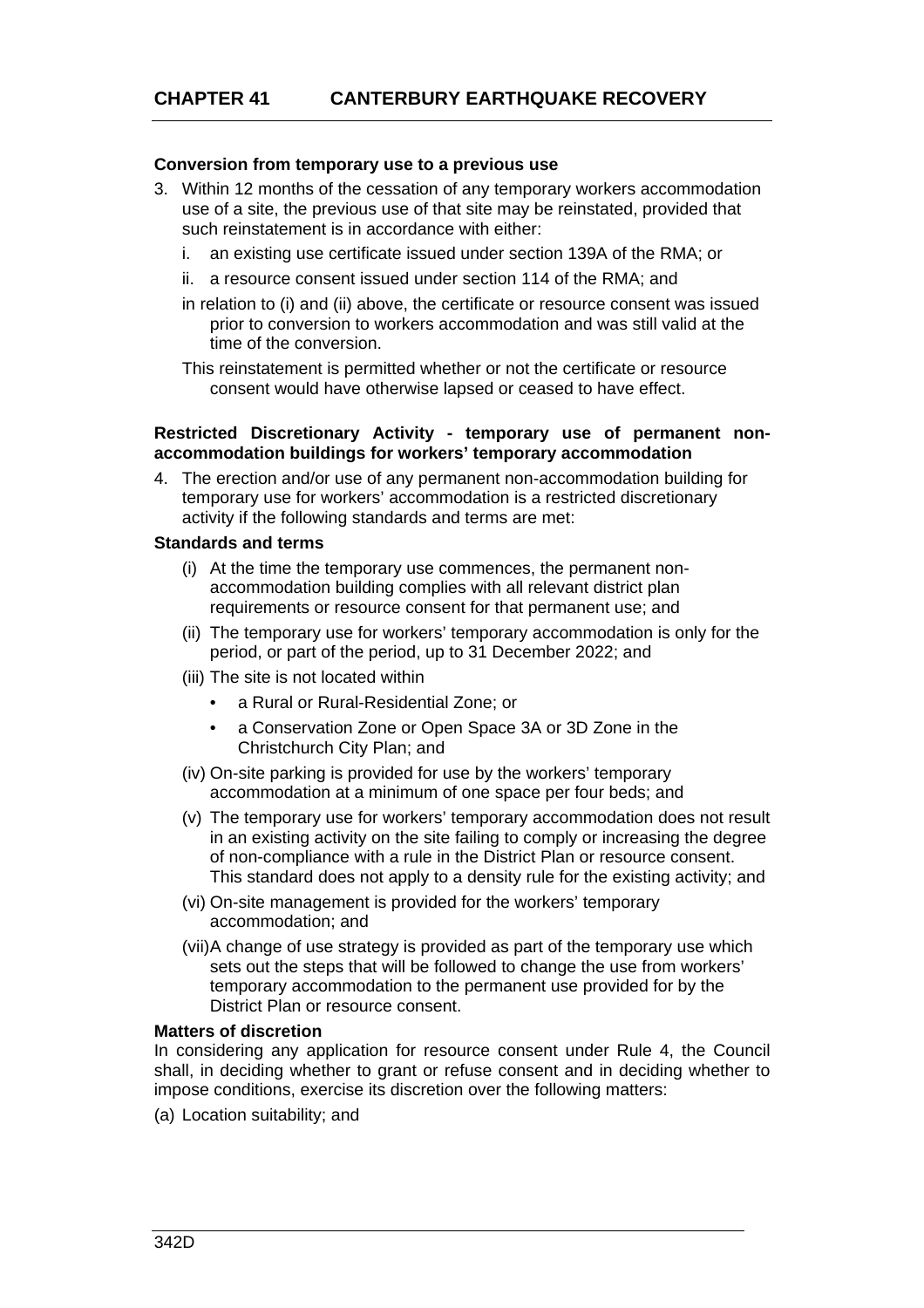- (b) Period for which the building is used for workers' temporary accommodation; and
- (c) Nature of the permanent use and the effects of the site or building not being available for that permanent use until after the peak rebuild period; and
- (d) Nature of on-site management; and
- (e) Change of use strategy and its implementation; and
- (f) Parking; and
- (g) Financial contributions (if applicable under the District Plan); and
- (h) Monitoring.

#### **Notification**

In respect of Rule 4, any applications are not to be publicly notified and are not to be limited notified.

#### **Other temporary use of permanent accommodation buildings or permanent non-accommodation buildings**

5. Notwithstanding anything to the contrary in Rule 1, for the erection and/or use of any permanent accommodation building or non-accommodation building for temporary use for workers' accommodation which does not comply with Rule 2 or Rule 4, the relevant district plan provisions will apply.

## **Temporary buildings for workers' temporary accommodation Permitted Activity - Workers' temporary accommodation in Christchurch Central City**

6. The erection or establishment of a workers' temporary accommodation unit or workers temporary accommodation complex is a permitted activity if the following standards and terms are met:

## **Standards and terms**

- (i) The workers' temporary accommodation is located on a site in the Central City Mixed Use Zone of Christchurch City; and
- (ii) No more than 200 people are accommodated in the workers' temporary accommodation; and
- (iii) Where the site shares a boundary with a Living Zone, in relation to that boundary, all buildings shall comply with the permitted activity development standards in the District Plan in respect of sunlight and outlook for neighbours; and separation from neighbours; and
- (iv) There is no alteration or destruction of any building or tree scheduled in the District Plan; and
- (v) The workers' temporary accommodation is only for the period, or part of the period, up to 31 December 2022; and
- (vi) On-site management is provided for the workers' temporary accommodation.

## **Controlled Activity - Workers' temporary accommodation for up to 20 people in specified zones**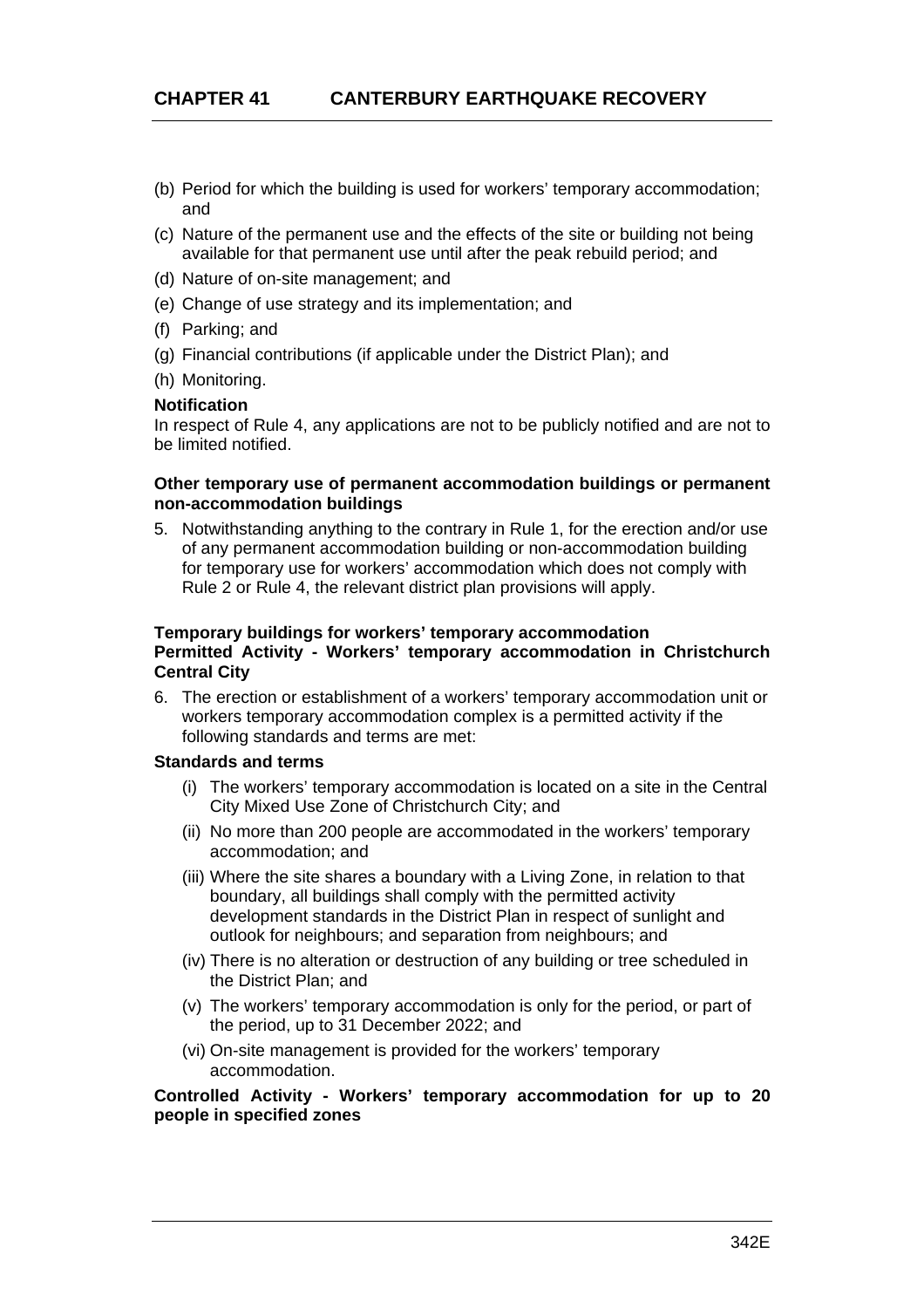7. The erection or establishment of a workers' temporary accommodation unit or workers' temporary accommodation complex is a controlled activity if the following standards and terms are met:

# **Standards and terms**

- (i) The workers' temporary accommodation unit or workers' temporary accommodation complex is located on a site in:
- Christchurch City within the Living 2, 3, 4A, 4B, 4C Zone or Business 1 or 2 Zone of the City Plan or within the Lyttelton Town Centre Zone of the Banks Peninsula District Plan; or
- Selwyn District within any Living Zone within the greater Christchurch Urban Development Strategy area as shown on Map A below, or within the Business 1 Zone; or
- Waimakariri District within the Residential 1, 2, 3, 6, 6A, 7 Zone or Business 2 Zone; and
- (ii) No more than twenty people are accommodated in the workers' temporary accommodation on any one site; and
- (iii) The workers' temporary accommodation unit or workers' temporary accommodation complex does not result in an existing activity on the site failing to comply or increasing the degree of non-compliance with a rule in the district plan or resource consent. This standard does not apply to a density rule; and
- (iv) In relation to a boundary adjoining a neighbouring site (not a road boundary), all buildings shall comply with the permitted activity standards in the District Plan in respect of sunlight and outlook for neighbours, recession planes, setbacks and separation from neighbours; and
- (v) On-site parking is provided for use by the workers' accommodation at a minimum of one space per four beds.
- (vi) There is no alteration or destruction of any building or tree scheduled in the District Plan; and
- (vii) A decommissioning strategy is provided as part of the proposed activity to remove the unit no later than 31 December 2022 or after it is unoccupied as workers' temporary accommodation for a period of more than 6 months, whichever is the sooner; and
- (viii) On-site management is provided for the workers' temporary accommodation; and
- (ix) A site design statement is provided.

# **Matters of control**

In considering any application for resource consent under Rule 7, the Council shall, in deciding whether to impose conditions, exercise its control over the following matters:

- (a) Site layout and building design; and
- (b) The decommissioning strategy and its implementation; and
- (c) Nature of on-site management; and
- (d) Car parking; and
- (e) Financial contributions (if applicable under the District Plan); and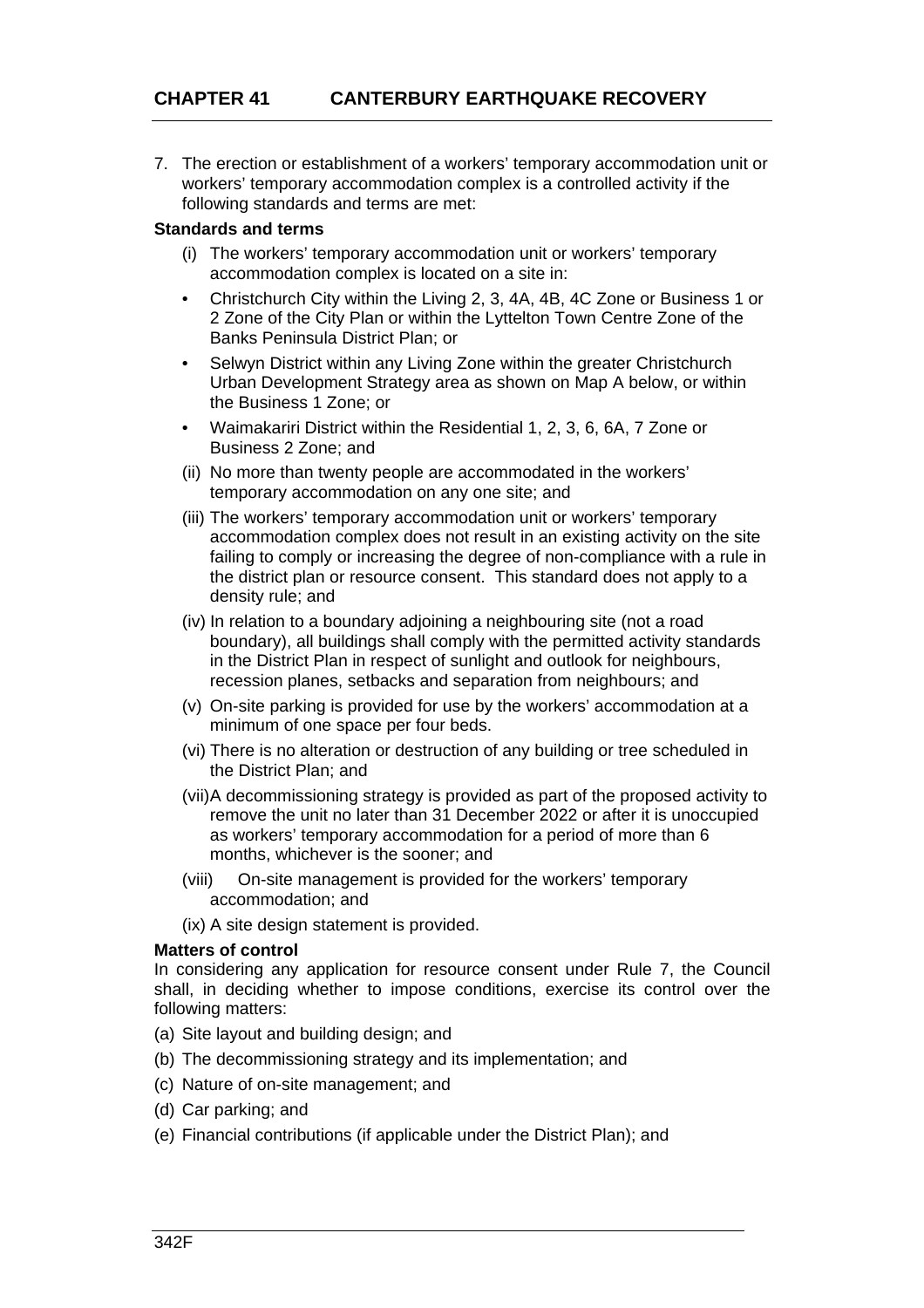# (f) Monitoring.

## **Notification**

In respect of Rule 7, any applications are not to be publicly notified and are not to be limited notified.



**Map A - Rule 7(i), Rule 8(i) and Rule 9(i)** 

# **Restricted Discretionary Activity - Workers' temporary accommodation unit**

8. Except as provided in Rule 6 or 7, the erection or establishment of one workers' temporary accommodation unit accommodating up to 4 people is a restricted discretionary activity if the following standards and terms are met:

#### **Standards and terms**

- (i) The workers' temporary accommodation unit is located on a site within the greater Christchurch Urban Development Strategy area as shown on Map A above; and
- (ii) The workers' temporary accommodation unit does not result in an existing activity on the site failing to comply or increasing the degree of non-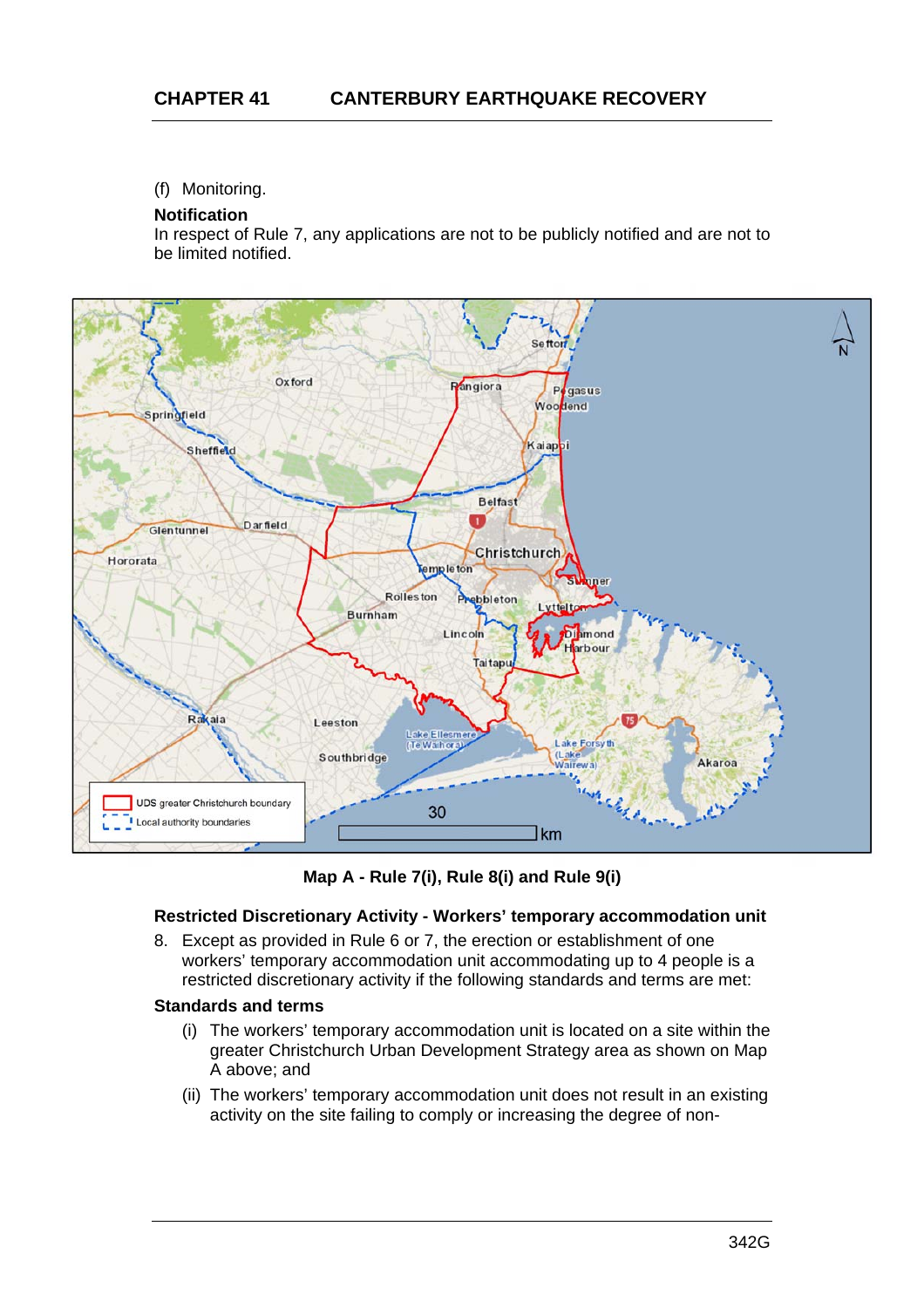compliance with a rule in the District Plan or resource consent. This standard does not apply to a density rule; and

- (iii) In relation to a boundary adjoining a neighbouring site (not a road boundary), all buildings shall comply with the permitted activity standards in the District Plan in respect of sunlight and outlook for neighbours, recession planes, setbacks and separation from neighbours; and
- (iv) On-site parking is provided for use by the workers' accommodation at a minimum of one space per four beds.
- (v) There is no alteration or destruction of any building or tree scheduled in the District Plan; and
- (vi) A decommissioning strategy is provided as part of the proposed activity to remove the unit no later than 31 December 2022 or after it is unoccupied as workers' temporary accommodation for a period of more than 6 months, whichever is the sooner; and
- (vi) iOn-site management is provided for the workers' temporary accommodation; and
- (viii) A site design statement is provided.

## **Matters of discretion**

In considering any application for resource consent under Rule 8, the Council shall, in deciding whether to grant or refuse consent and in deciding whether to impose conditions, exercise its discretion over the following matters:

- (a) Location suitability; and
- (b) Site layout and building design; and
- (c) The decommissioning strategy and its implementation; and
- (d) Nature of on-site management; and
- (e) Car parking; and
- (f) Financial contributions (if applicable under the District Plan); and
- (g) Monitoring.

#### **Notification**

In respect of Rule 8, any applications are not to be publicly notified and are not to be limited notified.

# **Restricted Discretionary Activity - Workers' temporary accommodation**

9. The erection or establishment of a workers' temporary accommodation unit or workers' temporary accommodation complex which does not comply with Rule 6 or 7 is a restricted discretionary activity if it complies with the following standards and terms:

#### **Standards and terms**

- (i) The workers' temporary accommodation unit or workers' temporary accommodation complex is located on a site within the greater Christchurch Urban Development Strategy area as shown on Map A above but is not located on a site within
- a Rural or Rural-Residential Zone; or
- a Conservation Zone or Open Space 3A or 3D Zone in the Christchurch City Plan; and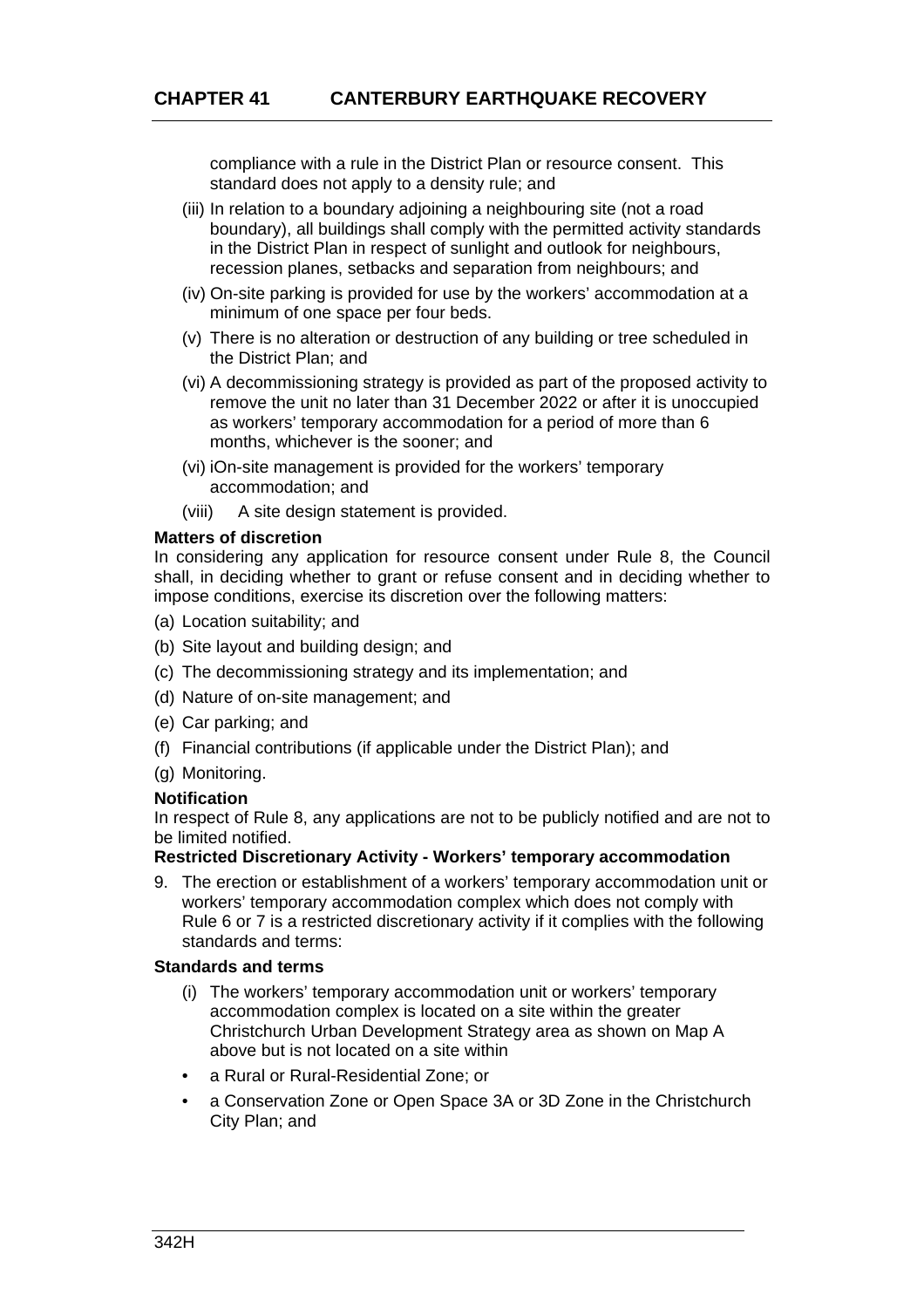- (ii) There is no alteration or destruction of any building or tree scheduled in the District Plan; and
- (iii) A decommissioning strategy is provided to remove the workers' temporary accommodation no later than 31 December 2022 or after it is unoccupied as workers' temporary accommodation for a period of more than 6 months, whichever is the sooner; and
- (iv) On-site management is provided for the workers' temporary accommodation; and
- (v) A site design statement is provided.

## **Matters of discretion**

In considering any application for resource consent under Rule 9, the Council shall, in deciding whether to grant or refuse consent and in deciding whether to impose conditions, exercise its discretion over the following matters:

- (a) Location suitability; and
- (b) Number of units; and
- (c) Site layout; and
- (d) Building design; and
- (e) The decommissioning strategy and its implementation; and
- (f) Nature of on-site management; and
- (g) Financial contributions (if applicable under the District Plan); and
- (h) Monitoring.

### **Notification**

In respect of Rule 9, any applications are not to be publicly notified. In respect of Rule 9, any applications for workers' temporary accommodation for up to 200 people are not to be limited notified.

## **Non-Complying Activity - Workers' temporary accommodation**

10. The erection or establishment of a workers' temporary accommodation unit or workers' temporary accommodation complex which does not comply with Rule 8 or 9 is a non-complying activity.

#### **Notification**

In respect of Rule 10, any applications are not to be publicly notified.

#### **Prohibited Activity - Workers' temporary accommodation after 31 December 2022**

11. Any workers' temporary accommodation unit or a workers' temporary accommodation complex, and the use of any building for workers' temporary accommodation from 1 January 2023, shall be a prohibited activity for which no resource consent shall be granted.

### **Prohibited Activity - Subdivision**

12. Any subdivision activity creating an allotment on a site occupied by workers' temporary accommodation is a prohibited activity for which no resource consent shall be granted.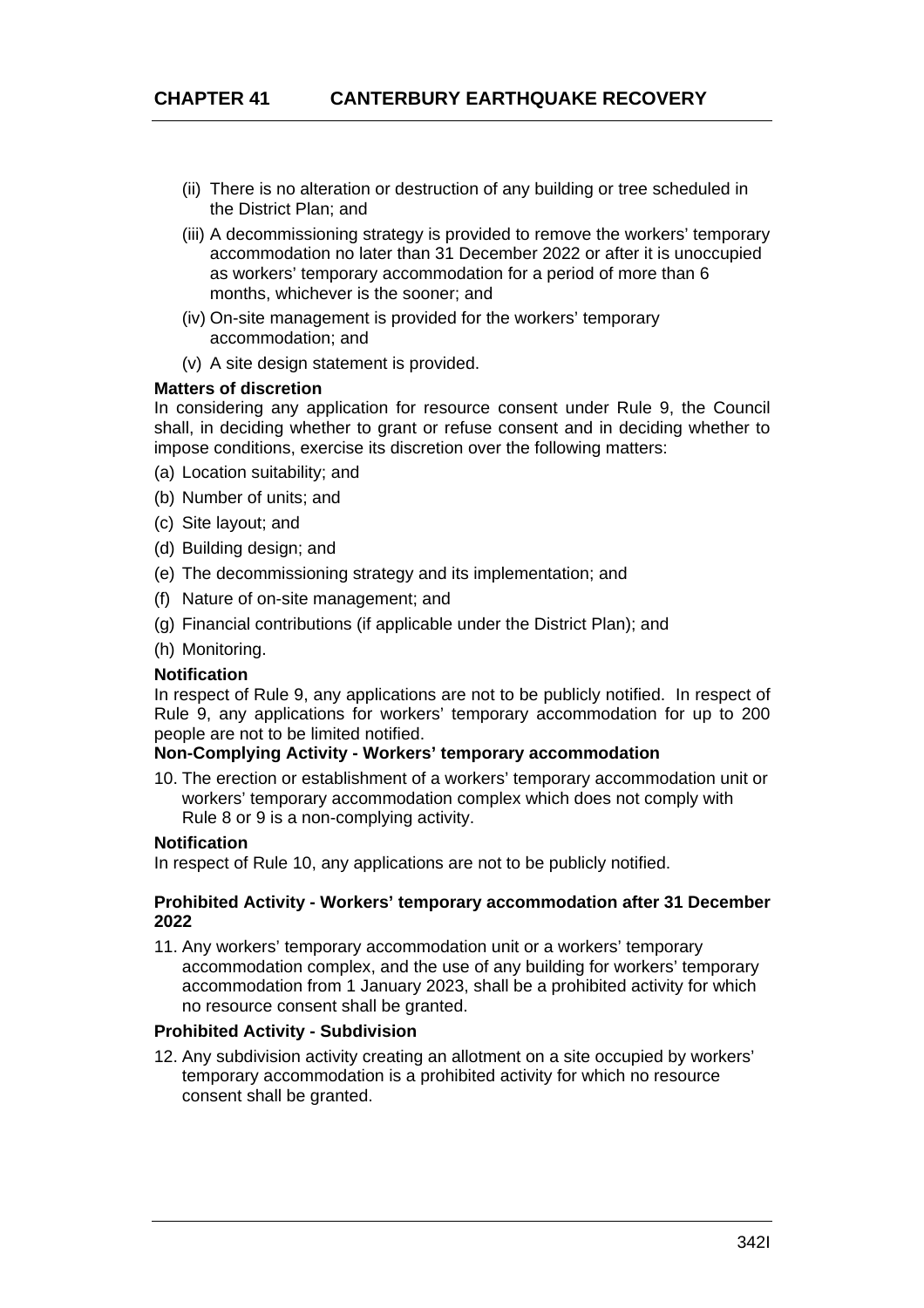# **DEFINITIONS**

#### **Accommodation building**

means residential unit, traveller or visitor accommodation, family flat, student or educational accommodation, elderly persons housing, retirement complex, or care home, or similar such activities, and any related accessory buildings, as provided for in the district plan.

#### **Change of use strategy**

means a statement of how the use of a building will change from workers' temporary accommodation to its permanent use including:

- Timing including any phasing; and
- Alterations required to site, buildings or services for the permanent use.

#### **Decommissioning strategy**

means a statement of how all temporary accommodation buildings will be removed and the site reinstated ready for its anticipated permanent use including:

- Building design to facilitate removal;
- Timing and phasing;
- Remediation works including any clearance of services, landscaping or hard surfacing;
- The use for any buildings or services to remain on site in accordance with the district plan; and
- Responsibility for the successful completion of the decommissioning strategy.

#### **Non-accommodation building**

means industrial, commercial, office, retail or other building that is not an accommodation building, and any related accessory buildings.

#### **On-site management**

means functions performed to maintain the quality of the workers' temporary accommodation, to minimise potential adverse effects on the surrounding neighbourhood, and to provide services to the occupants and must include:

- A live-in manager on-site or a nominated occupant as appropriate for the size and nature of the workers' temporary accommodation;
- Security services:
- Cleaning, maintenance and servicing;
- Communication procedures; and
- On-site rules and policies.

#### **Peak rebuild period**

means the period up to 31 December 2022.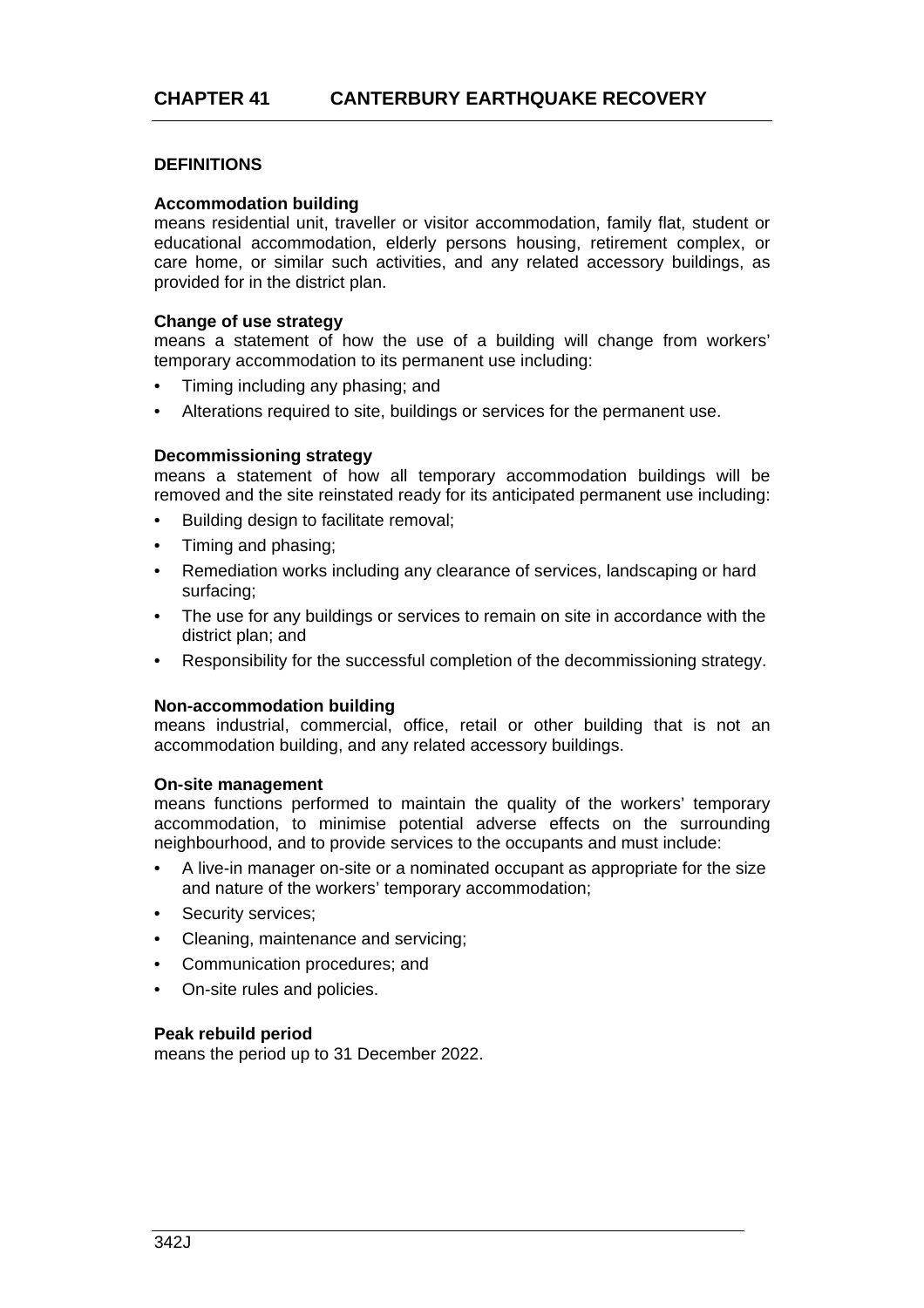# **Permanent**

means for a period that extends beyond 31 December 2022.

#### **Rural or Rural-Residential Zone**

means the following Zones as shown on the relevant District Plan maps:

- In Christchurch City the Rural 1, 2, 3, 4, 5, 6, 7, Rural H, Rural Q and Templeton Special Rural Zones in the City Plan; and the Rural or Rural Residential Zones in the Banks Peninsula District Plan; or
- In Selwyn District the Inner Plains, Outer Plains, Malvern Hills, High Country, Port Hills Zones and any Existing Development Area listed in Table C10.1 of the Rural Rules; or
- In Waimakariri District the Rural Zone, Mapleham Rural 4B, and the Residential 4A and 4B Zones.

#### **Site**

means an area of land:

- Held in a single Computer Freehold Register; or
- Comprised of two or more adjoining Computer Freehold Register held together in such a way that they cannot be dealt with separately without the prior consent of the Council; or
- For which a separate Computer Freehold Register could be issued without further consent of the Council.

#### **Site design statement**

means an outline of how the project is designed and operated in accordance with the relevant guidelines for site and building design in the Guideline for Temporary Accommodation for Workers.

#### **Temporary**

means for a defined period, or part of the period, up to 31 December 2022.

#### **Workers' temporary accommodation unit**

means a temporary building and related infrastructure used for workers' temporary accommodation for no more than 4 people operating as a household unit with shared facilities.

#### **Workers' temporary accommodation complex**

means temporary building(s), facilities and related infrastructure used for workers' temporary accommodation for 5 or more people either in a single unit or in two or more units on the same site. The complex may include provision of communal facilities such as dining and recreation.

## **ATTACHMENT TO RULES: GUIDELINE FOR TEMPORARY ACCOMMODATION FOR WORKERS**

#### **Introduction**

**Why has this guideline been developed?**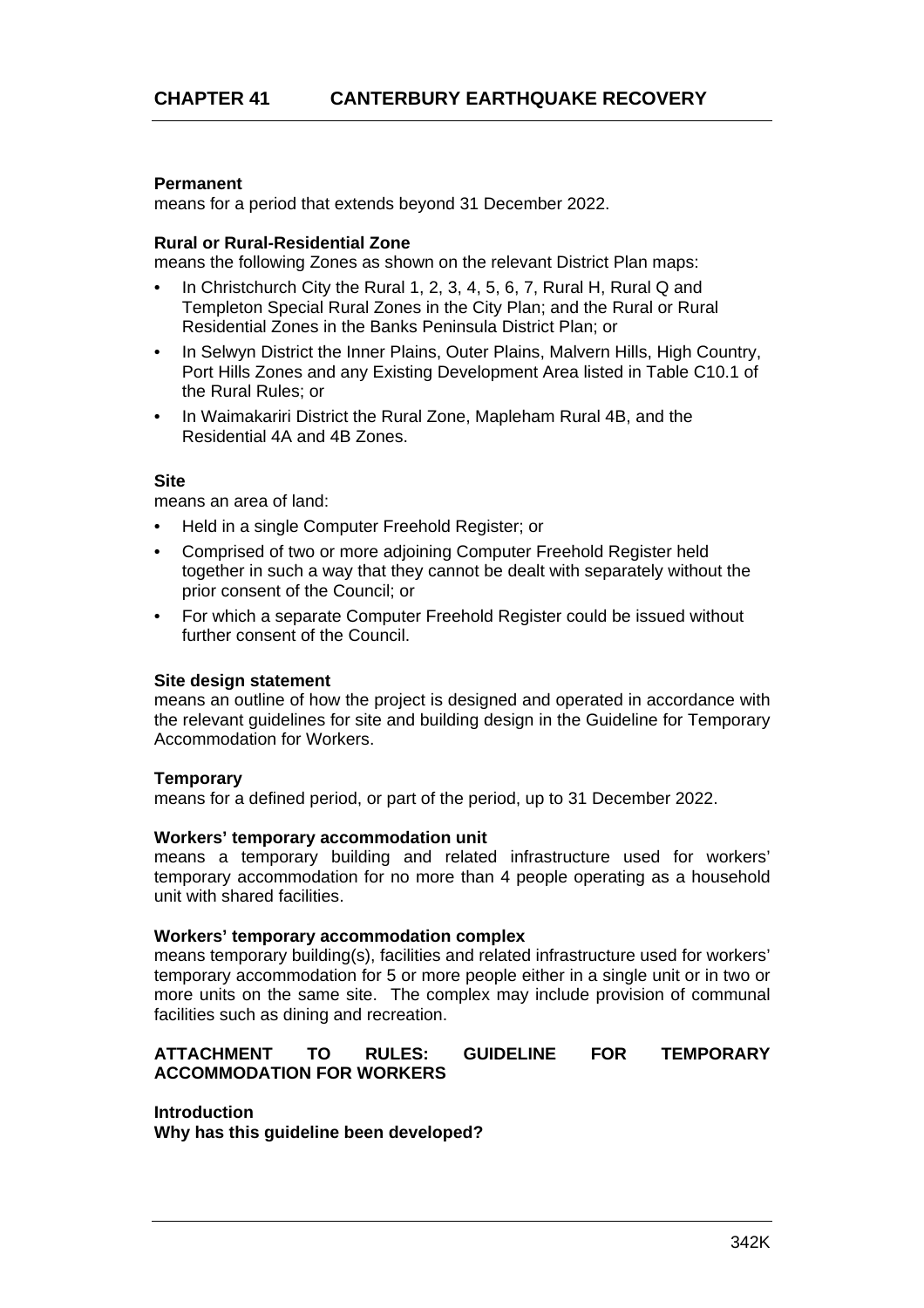This guideline has been developed because special provision must be made to accommodate the additional workers and their families who will be in greater Christchurch for the rebuild. Housing demand analysis suggests additional accommodation will be needed for this substantial number of workers, many of whom will be coming from outside the region. Some will be accommodated in permanent housing (either existing or new), some in other types of accommodation such as motels, and others will be accommodated in temporary housing buildings or complexes developed specifically to accommodate construction workers.

An important part of meeting this housing demand will be to offer options for temporary accommodation. For example, bulk unit complexes may be desirable for the large construction gangs who are expected to temporarily migrate to greater Christchurch. The demand for this type of development, particularly at the numbers anticipated, is unique in New Zealand. Current District Plans, design guidelines and standards did not anticipate this type of temporary accommodation so have few rules, standards or guidance that apply to such a situation.

This imperative for workers' accommodation is for the short term only. At the same time, this accommodation still needs to be of high quality and suitably located, have minimal if any impacts on surrounding neighbourhoods, be effectively operated, and be guaranteed as temporary only. This guideline therefore responds to the gap in current guidance on this unique type of accommodation.

# **Purpose of the guideline and how to use it**

This guideline is intended to assist in delivering high-quality temporary accommodation to support the rebuild, with resulting benefits for the occupants, existing communities that host the accommodation, and greater Christchurch. The purpose of this quideline is to:

- outline considerations for planning and designing workers' temporary accommodation in a way that encourages innovative and high-quality development
- provide guidance to applicants and councils on the key considerations in determining resource consent applications
- provide information to existing residents and communities on critical considerations for workers' temporary accommodation.

The guideline complements District Plan provisions for workers' temporary accommodation. It sets out considerations and good practice examples. However, as each case will be different, the various considerations and examples may be more relevant in some situations than in others.

# **Other consents and approvals**

This guideline is specifically about temporary accommodation for workers and is specifically about design and planning considerations. It is to assist in assessments by Christchurch City Council, Selwyn District Council and Waimakariri District Council under the Resource Management Act. It is not intended to apply to building consents or other regulatory assessments by the greater Christchurch councils.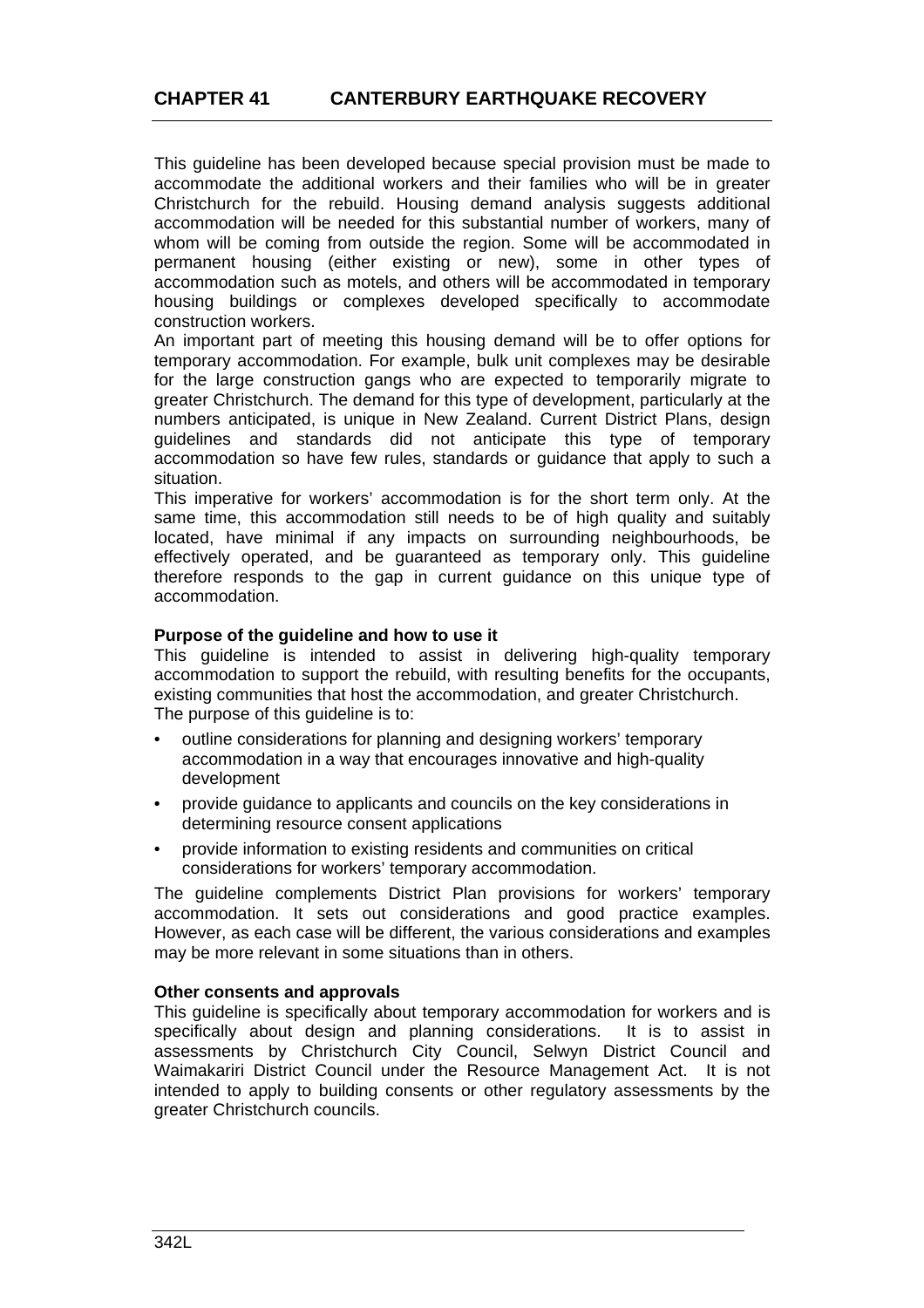In addition to resource consent, a workers' accommodation project may require consent or approval under the Building Act, Health Regulations, or under the Resource Management Act from Environment Canterbury. A separate information sheet is available on broader regulatory requirements.

## **Who has prepared the guideline?**

As part of the new District Plan provisions for workers' temporary accommodation, this guideline has been prepared jointly by the Canterbury Earthquake Recovery Authority, Christchurch City Council, Selwyn District Council, Waimakariri District Council, Environment Canterbury, New Zealand Transport Agency and Te Runanga o Ngai Tahu. Staff from the Stronger Christchurch Infrastructure Rebuild Team, Hawkins Construction and Fletchers EQR have also provided input.

# **Principles**

This guideline has four overarching principles guiding the development of workers' temporary accommodation.

1. Workers' temporary accommodation is designed to respond to the characteristics of the locality and avoid, remedy or mitigate significant adverse effects on the characteristics of local neighbourhoods.

2. Workers' temporary accommodation provides high-quality accommodation with good on-site amenity.

3. On-site management and operation of workers' temporary accommodation effectively contribute to high-quality accommodation for occupants and minimise impacts on surrounding neighbourhoods.

4. Workers' temporary accommodation is genuinely temporary in place no longer than 31 December 2022.

#### **Guidelines for location suitability**

It is acknowledged that workers' temporary accommodation is only there for the short term and may be of a modular, repeated or re-locatable style that would not normally be expected in a residential or commercial environment. It is not expected that temporary accommodation can fully integrate into an existing community, nor is it expected that temporary accommodation will have only minor effects. However, site selection, site design and building design can help to avoid significant adverse effects on existing neighbourhoods and to provide suitable accommodation for occupants.

| <b>Location suitability</b><br>considerations                                                                                                                                                                                                                                          | <b>Examples of good practice</b>                                                                                                                                                                                                                                                                                                           |
|----------------------------------------------------------------------------------------------------------------------------------------------------------------------------------------------------------------------------------------------------------------------------------------|--------------------------------------------------------------------------------------------------------------------------------------------------------------------------------------------------------------------------------------------------------------------------------------------------------------------------------------------|
| Consideration<br>Location<br>$\overline{1}$ :<br>suitability<br>Whether a site is suitable for<br>workers'<br>temporary<br>accommodation<br>will<br>be<br>assessed on a case-by-case<br>basis, taking into account:<br>• the scale of the development<br>• who will occupy the complex | Key measures<br>• Location in the Christchurch central city<br>is encouraged.<br>• Location within the existing urban<br>areas, particularly in existing residential<br>or commercial areas, is encouraged.<br>• Locations with incompatible adjoining<br>or nearby uses should be avoided. Large<br>developments should not be undertaken |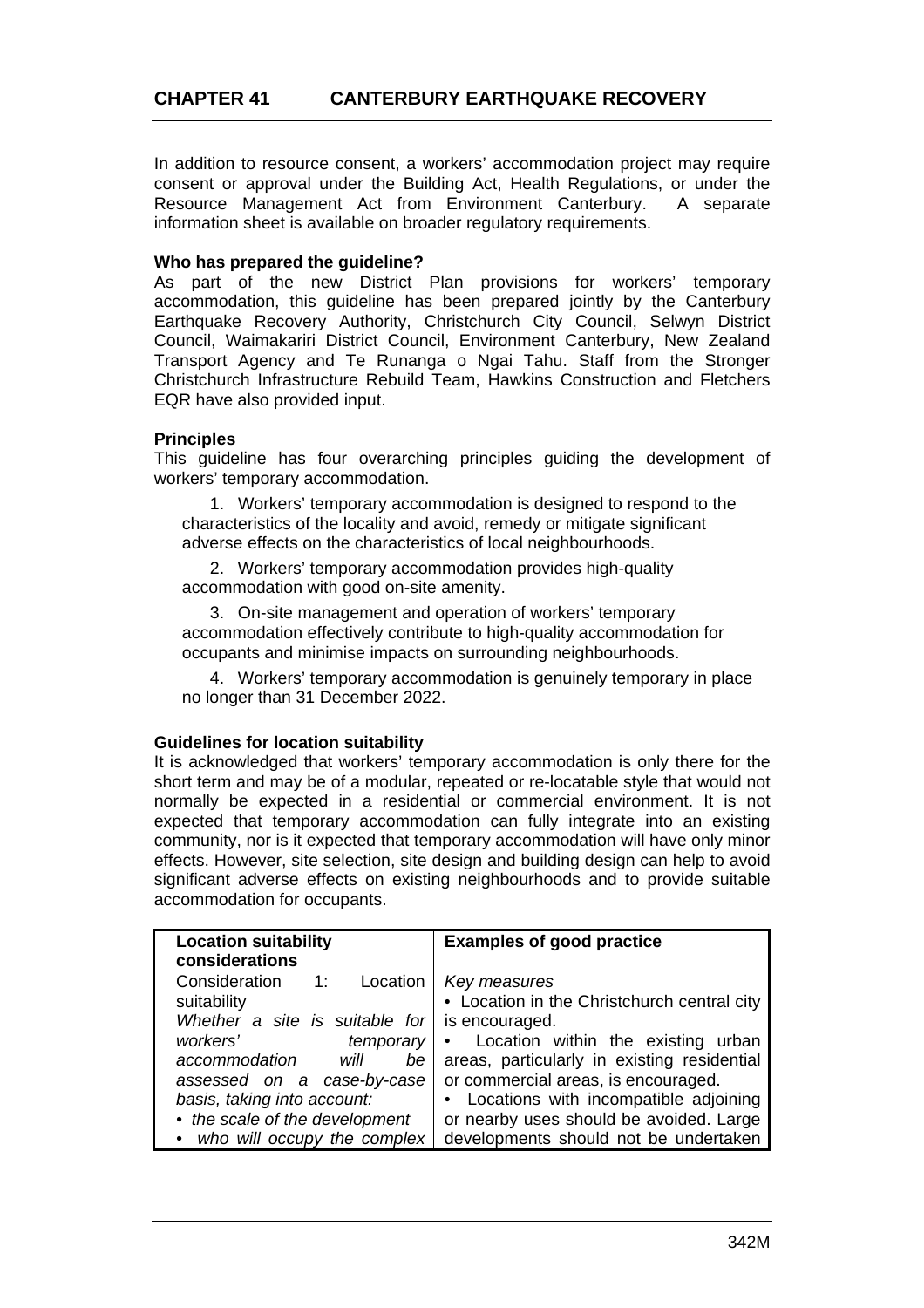# **CHAPTER 41 CANTERBURY EARTHQUAKE RECOVERY**

| and the nature/location of the     | sensitive activities<br>next to<br>such<br>as      |
|------------------------------------|----------------------------------------------------|
| occupants' work                    | schools, because they may affect the               |
| • transport options                | amenity, character or social aspects of            |
| • adjoining uses                   | the area. Sites should not be chosen if            |
| • the availability and capacity of | adjoining<br>significant<br>generate<br>uses       |
| infrastructure to service the site | effects on the workers that are<br>not             |
|                                    |                                                    |
| physical constraints<br>and        | mitigated<br>noise, discharges<br>(eg<br><b>or</b> |
| hazards such as flood risk.        | hazardous substance risk).                         |
|                                    | Water, wastewater and stormwater                   |
|                                    | infrastructure should be available to the          |
|                                    | site and have the capacity required for            |
|                                    | number<br>workers<br>the<br>of<br>in.<br>the       |
|                                    | the                                                |
|                                    | accommodation.<br>Locations within                 |
|                                    | existing<br>urban<br>more<br>area<br>have          |
|                                    | infrastructure availability. Areas where           |
|                                    | infrastructure capacity is not currently           |
|                                    | available or is particularly fragile is shown      |
|                                    | as the pink area on the map attached to            |
|                                    | this guideline (Christchurch Wastewater            |
|                                    | Overview Map).                                     |
|                                    |                                                    |
|                                    | • The land should be physically suitable           |
|                                    | for this type of accommodation. It will            |
|                                    | usually be necessary to avoid areas of             |
|                                    | flood risk, sensitive aquifer zones, sites         |
|                                    | on the listed land-use register, or other          |
|                                    | sites with physical constraints, unless the        |
|                                    | specific site, design or duration of the           |
|                                    | accommodation provides exceptions for              |
|                                    |                                                    |
|                                    | developing there.                                  |
|                                    | Other considerations                               |
|                                    | Location in medium or high density                 |
|                                    | residential<br>may<br>be<br>zones<br>more          |
|                                    | appropriate than low density residential           |
|                                    | zones.                                             |
|                                    | • Location near to work site(s) and near           |
|                                    | to public services and facilities such as          |
|                                    | retail<br>and<br>entertainment<br>is.<br>areas     |
|                                    |                                                    |
|                                    | encouraged.                                        |
|                                    | The suitability of the location will               |
|                                    | depend on the scale, nature and term of            |
|                                    | the development. For example, if migrant           |
|                                    | workers are living in accommodation on             |
|                                    | short-term<br>rotation (eg,<br>three-month         |
|                                    | a five-year<br>rotation for<br>period),<br>a       |
|                                    | development may be acceptable in an                |
|                                    |                                                    |
|                                    | industrial zone or close to the airport, but       |
|                                    | this location is less likely to be acceptable      |
|                                    | for workers who are employed for a                 |
|                                    | continuous 10-year period.                         |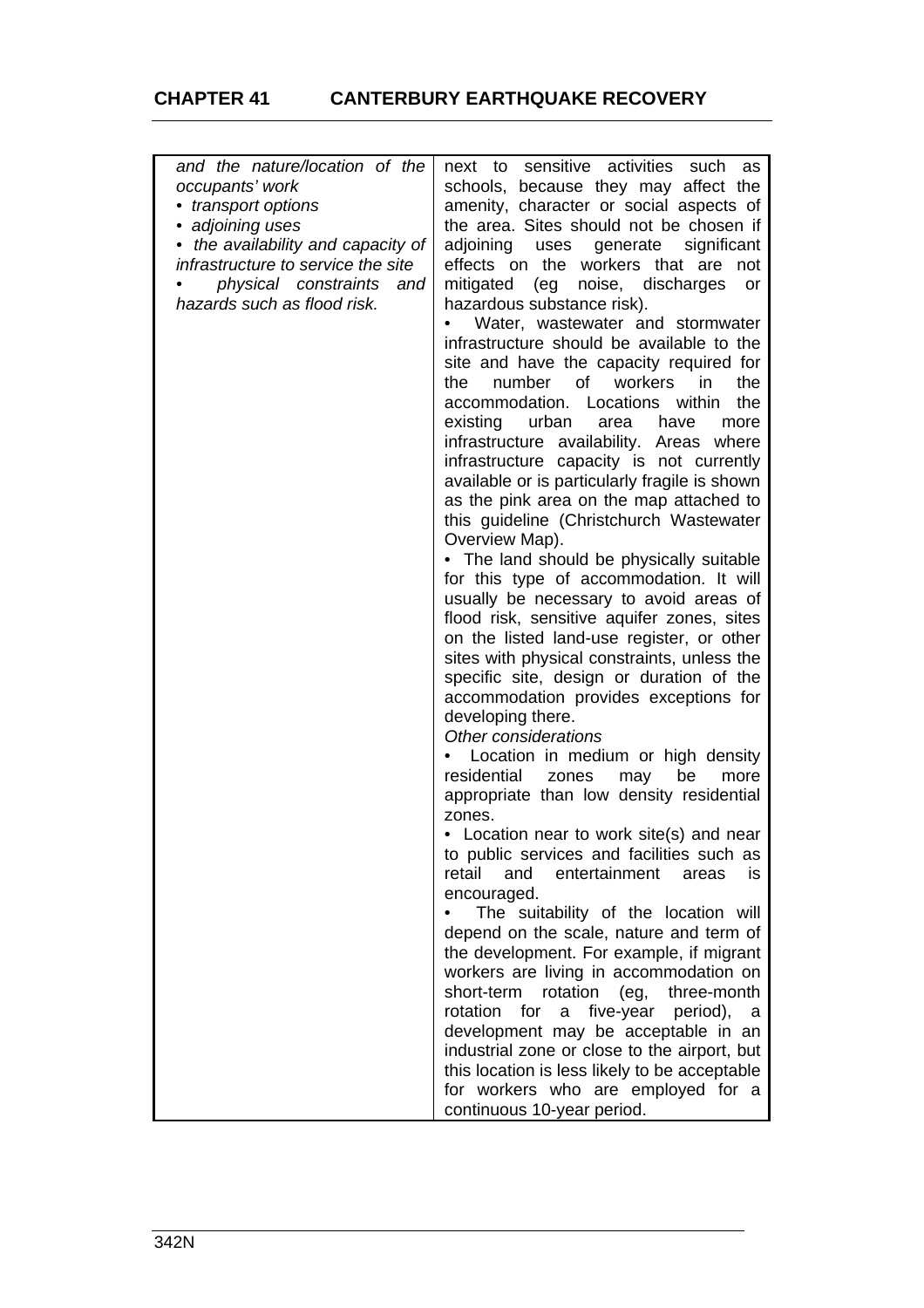# **CHAPTER 41 CANTERBURY EARTHQUAKE RECOVERY**

| Sites should not displace permanent             |
|-------------------------------------------------|
| planned<br>within<br>that<br>are<br>uses<br>an  |
| overlapping timeframe. For example, it          |
| would be inappropriate to choose<br>a           |
| greenfield residential site that will be        |
|                                                 |
| needed<br>for<br>permanent<br>residential       |
| development<br>before<br>the<br>temporary       |
| accommodation units are due for removal.        |
| Similarly, it would be inappropriate to use a   |
| commercial building if that type of building    |
| is in high demand due to displacement.          |
| • An acceptable size of development will        |
| be smaller in a low-density residential area    |
| high-density<br>than<br>in<br>residential,<br>a |
| commercial or mixed-use area                    |
|                                                 |
| • The nature of transport arrangements to       |
| be provided for occupants will determine        |
| the appropriate distance between the            |
| accommodation site and the primary work         |
| site(s). For example, a distance within 5km     |
| would be desirable if no transport is to be     |
| provided between the two sites, but a           |
| 10km would be<br>distance<br>of<br>up<br>to     |
| acceptable if transport is provided.            |
| Selecting a location where public               |
| transport options are available, such as to     |
| work sites and retail/entertainment centres,    |
| is encouraged.                                  |
|                                                 |
| The traffic and transport effects of a          |
| location include how the development will       |
| affect amenity, traffic safety and transport    |
| efficiency. The<br>nature of<br>effects<br>the  |
| depends on the size of the development          |
| and the type of road used for access to the     |
| project site. Selecting a site which avoids     |
| significant traffic or transport effects is     |
| encouraged.                                     |

# **Guidelines for site layout and building design**

The standard of the design of buildings and the layout and orientation of buildings and activities on the site are a major influence on both the quality of the accommodation and its effects on the surrounding neighbourhood. Although the development is temporary, it may be the primary residence for an occupant for a number of months or years. A temporary accommodation project may be larger and more intense than anticipated and may have some temporary adverse effects, but site design can help to minimise the effects on the surrounding neighbourhood.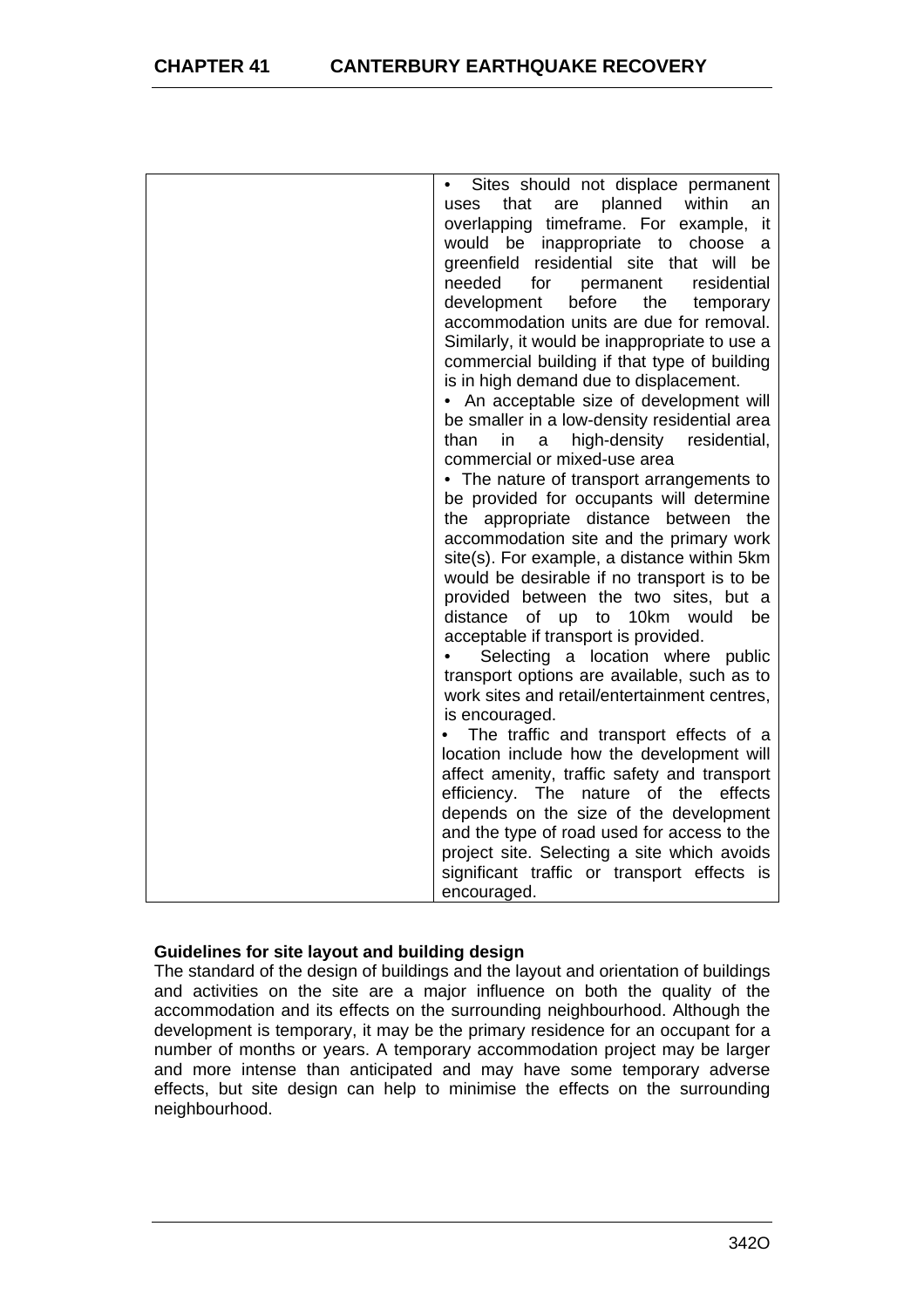| Site layout and building design       | <b>Examples of good practice</b>                  |
|---------------------------------------|---------------------------------------------------|
| considerations                        |                                                   |
| Consideration 2: Minimising effects   | Key measures                                      |
| on existing neighbourhoods            | Buildings such as the manager's                   |
| It is desirable that developments     | residence, site office, communal facility,        |
| are compatible with the streetscape   | or other buildings which are not individual       |
| and mitigate potential effects on the | units should be located on street frontage        |
| оf<br>established<br>amenity<br>an    | if they assist in creating a compatible           |
| environment. This is a particular     | street frontage and a 'street address'.           |
| consideration<br>residential<br>for   | • Facilities or services on the site that are     |
| environments.                         | to be available for public or community           |
|                                       | use should be located on street frontages         |
|                                       | to limit public access through the site.          |
|                                       | This will also help to create a 'street           |
|                                       | address'.                                         |
|                                       | Fencing and landscaping along road                |
|                                       | boundaries should be provided. Road               |
|                                       | fencing should not provide extensive              |
|                                       | lengths of solid screening - any fencing          |
|                                       | above 1m height should be at least 50 per         |
|                                       | cent transparent.                                 |
|                                       | Building placement and orientation                |
|                                       | should internalise effects such as noise or       |
|                                       | lighting rather than directing effects            |
|                                       | towards neighbouring sites. Design and            |
|                                       | layout should achieve the noise standards         |
|                                       | the<br>the<br>in<br>District Plan.<br>for<br>zone |
|                                       | Screening or landscaping around outdoor           |
|                                       | activities that generate effects also helps       |
|                                       | to internalise effects.                           |
|                                       | Other considerations                              |
|                                       | • Screen fencing between 1.8m and 2m              |
|                                       | should be provided along boundaries               |
|                                       | adjoining residential neighbours. Fencing         |
|                                       | should be designed to be compatible with          |
|                                       | the adjoining use; for example, security          |
|                                       | fencing<br>is i<br>not<br>compatible<br>with<br>а |
|                                       | residential<br>environment.<br>Landscaping        |
|                                       | along boundaries is also encouraged.              |
|                                       | A separation between<br>residential               |
|                                       | boundaries and buildings, service areas           |
|                                       | and recreation areas is encouraged. For           |
|                                       | example, it might take the form of a 3m           |
|                                       | setback.                                          |
|                                       | The site can be designed to link with             |
|                                       | existing<br>neighbourhood services,<br>for        |
|                                       | by providing an appropriate<br>example            |
|                                       | location for vehicle and pedestrian access        |
|                                       | points.                                           |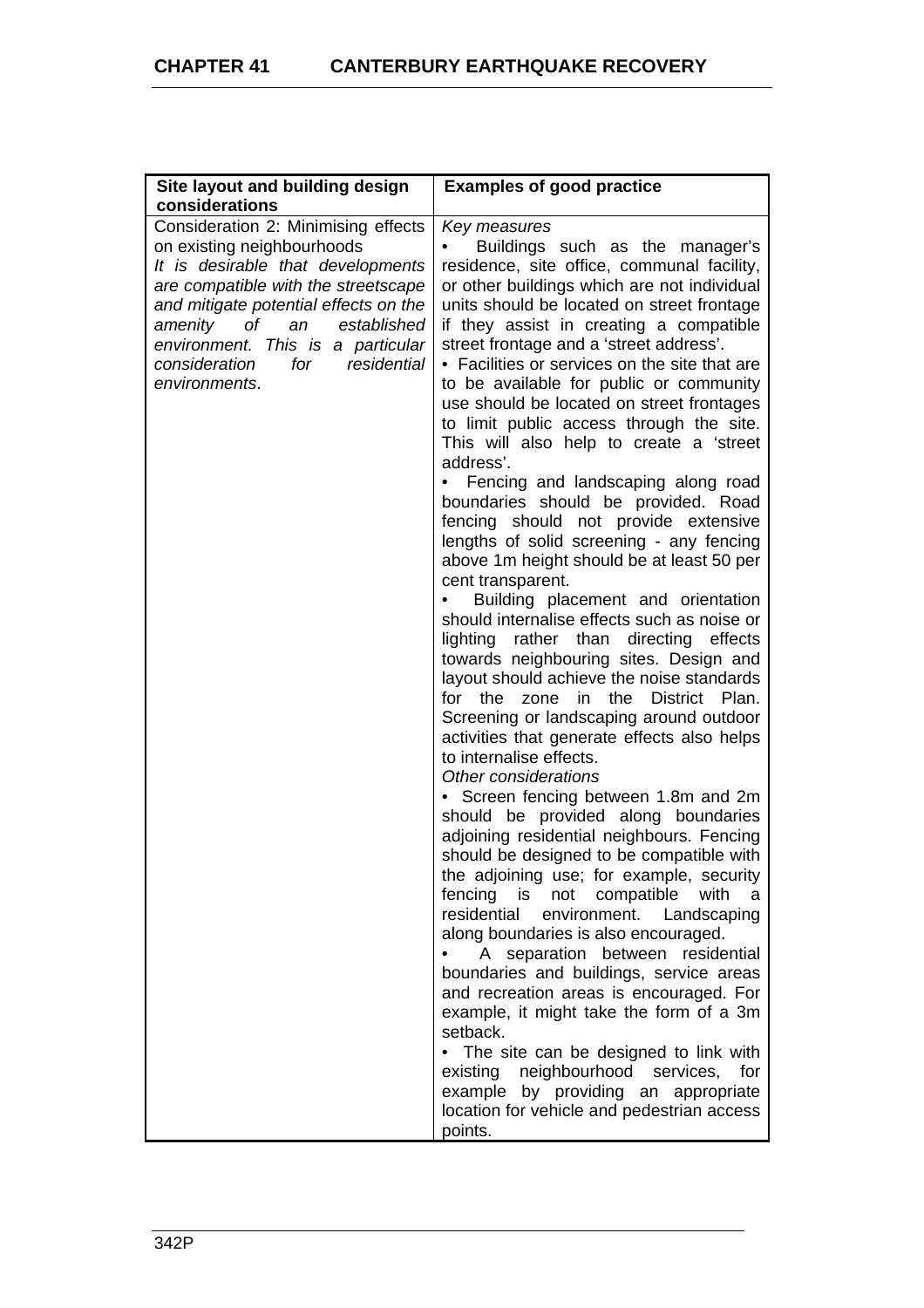|                                            | working<br>patterns of<br>The<br>the                                            |
|--------------------------------------------|---------------------------------------------------------------------------------|
|                                            | occupants and the timing of traffic                                             |
|                                            | will<br>influence<br>movements<br>how                                           |
|                                            | compatible the development is with                                              |
|                                            | surrounding uses. For example, a large                                          |
|                                            | site with shift workers travelling late at                                      |
|                                            | night may not be suitable<br>in a                                               |
|                                            | residential area.                                                               |
|                                            | Location and design of carparking                                               |
|                                            | vehicle<br>should                                                               |
|                                            | accessways<br>and                                                               |
|                                            | internal traffic movement,<br>minimise                                          |
|                                            | minimise vehicle movements and avoid                                            |
|                                            | locations next to neighbouring sites.                                           |
| Consideration 3: District Plan guidance    | Key measures                                                                    |
| on site and building design                | If buildings and related services                                               |
| The District Plan provides relevant        | comply with the standards in the                                                |
| on appropriate site<br>guidance<br>and     | District Plan for permanent buildings,                                          |
| building<br>design<br>to<br>achieve<br>the | the project design is more likely to be                                         |
| outcomes anticipated for the zone.         | similar to<br>what the<br>District<br>Plan                                      |
|                                            | <b>This</b><br>anticipates<br>for the<br>location.                              |
|                                            | measure is particularly relevant in the                                         |
|                                            | residential environment, and should be                                          |
|                                            | given particular attention near site                                            |
|                                            | boundaries, for example, in relation to                                         |
|                                            | height and setbacks from boundaries.                                            |
| Consideration 4: Unit and building         | Other considerations                                                            |
| design                                     | Where communal facilities<br>are                                                |
| The<br>appearance and<br>design<br>Οf      | provided (for example, cooking, dining,                                         |
| workers' temporary units and buildings     | recreational<br>facilities),<br>showers<br>or                                   |
| is not expected to be to the standard      | individual<br>units can<br>be<br>small, for                                     |
| anticipated<br>for<br>permanent            | example a floor area of 14m2 may be                                             |
| accommodation. However, the choice         | appropriate.                                                                    |
| of materials, type of construction,        | Where units are completely self-                                                |
| building size, design, and layout can      | contained with no communal or on-site                                           |
| contribute to a development<br>that        | facilities, individual units should be                                          |
| impact<br>minimises                        | larger to provide more living space                                             |
| the<br>on                                  |                                                                                 |
| neighbourhood while providing quality      | within each unit.                                                               |
| living space for occupants.                |                                                                                 |
|                                            | Buildings that are highly visible from                                          |
|                                            | adjoining residential sites can<br>use                                          |
|                                            | materials,<br>finishes,<br>and<br>designs                                       |
|                                            | techniques to minimise effects.<br>For                                          |
|                                            | example, large continuous walls could                                           |
|                                            | be broken, or changes in building                                               |
|                                            | height and scale could be used to be                                            |
|                                            | more compatible with the building bulk                                          |
|                                            | anticipated by the District Plan.                                               |
|                                            | • The design and appearance of large                                            |
|                                            | communal facility buildings<br>are of                                           |
|                                            | particular<br>importance<br>as<br>these<br>buildings<br>are often<br>focus<br>a |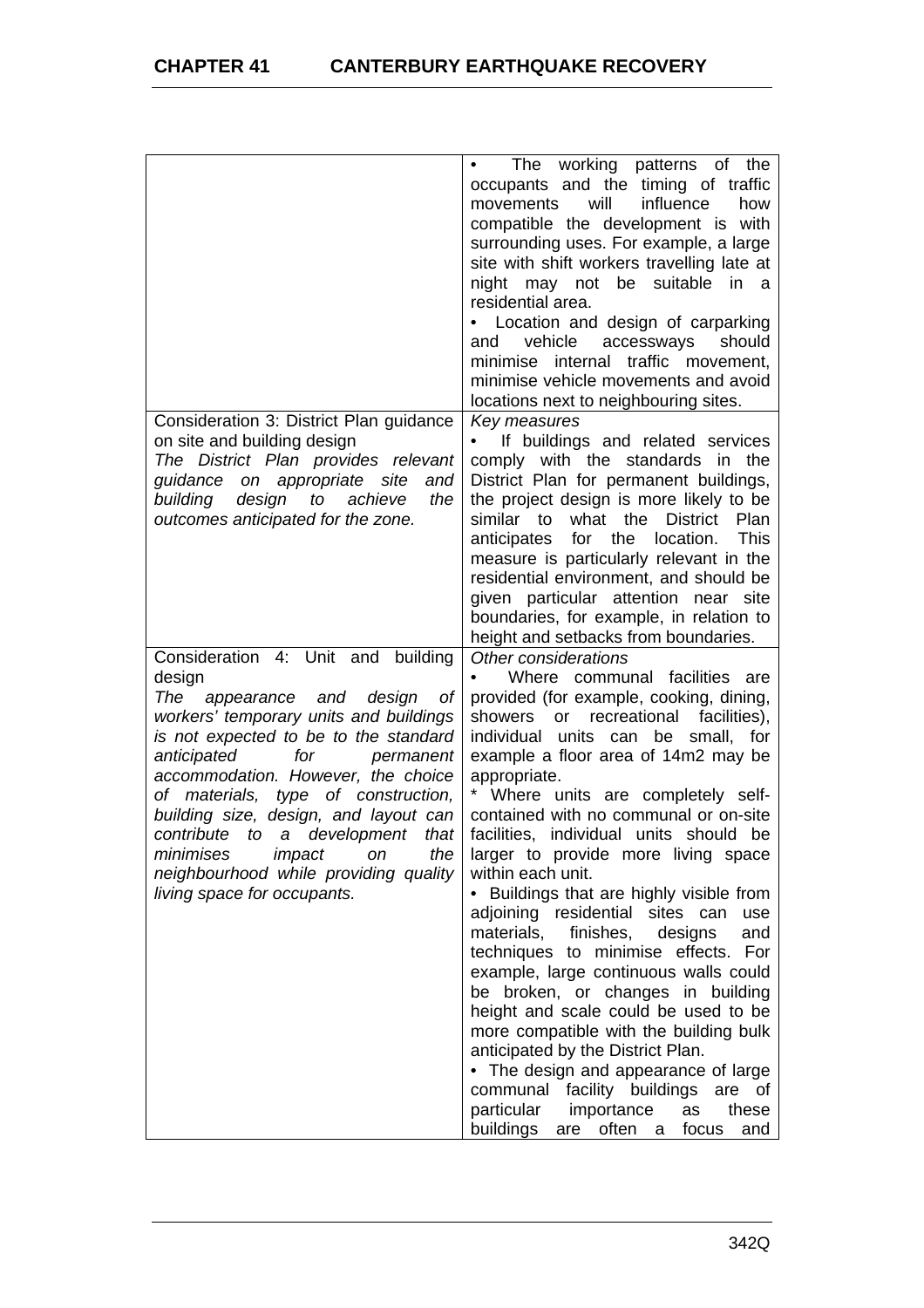|                                             | significant visual feature of a site.                                  |
|---------------------------------------------|------------------------------------------------------------------------|
|                                             | There may be location-specific                                         |
|                                             | considerations relevant to<br>building                                 |
|                                             | design. For<br>design,<br>example,                                     |
|                                             | construction and operation to reduce                                   |
|                                             | noise may be relevant in<br>some                                       |
|                                             | locations near the airport or heavy                                    |
|                                             | industry for noise insulation. Another                                 |
|                                             | of location-specific<br>example                                        |
|                                             | considerations<br>would<br>be<br>effects                               |
|                                             |                                                                        |
|                                             | relevant to a special amenity area<br>identified in the district plan. |
|                                             | • Providing weather protection at unit                                 |
|                                             | and building entrances is encouraged.                                  |
|                                             | • Units can be designed, constructed                                   |
|                                             | and located to make the most of the                                    |
|                                             | sun and to provide a warm and dry                                      |
|                                             | living environment.                                                    |
|                                             | Building design should facilitate                                      |
|                                             | building removal or relocation<br>as                                   |
|                                             | proposed<br>in the decommissioning                                     |
|                                             | strategy.                                                              |
| Consideration 5: On-site facilities and     | Other considerations                                                   |
| services                                    | • Sites should either be connected to                                  |
| The need for on-site facilities and         | council<br>water, stormwater<br>and                                    |
| services will be identified on a case-by-   | wastewater networks, or be<br>self-                                    |
| case basis depending on the nature          | contained. Each site will need<br>to                                   |
| and size of the development. On-site        | determine the expected demand on                                       |
| facilities will help to improve the quality | services and how that demand will be                                   |
| of accommodation, contribute to the         | met.                                                                   |
| successful operation of the site, and       | Communal facilities and services<br>$\bullet$                          |
| reduce any impact beyond the site.          | provided on-site will depend on the                                    |
|                                             | needs of the occupants. For example,                                   |
|                                             | a recreation facility may be warranted                                 |
|                                             | on a site of more than 100 workers.                                    |
|                                             | Alternatively, on-site facilities may not                              |
|                                             | be necessary where public services                                     |
|                                             | and facilities are operating close by.                                 |
|                                             | • Where communal recreation or open                                    |
|                                             | space is provided, it is not necessary to                              |
|                                             | provide open space with each unit, but                                 |
|                                             | this design is encouraged.                                             |
|                                             | There needs to be<br>servicing                                         |
|                                             | arrangements and adequate space for                                    |
|                                             | this. For example, the site may manage                                 |
|                                             | its own solid waste or may rely on the                                 |
|                                             | council service. The site may offer                                    |
|                                             | laundry service or laundry facilities may                              |
|                                             | be contained in each unit.                                             |
|                                             |                                                                        |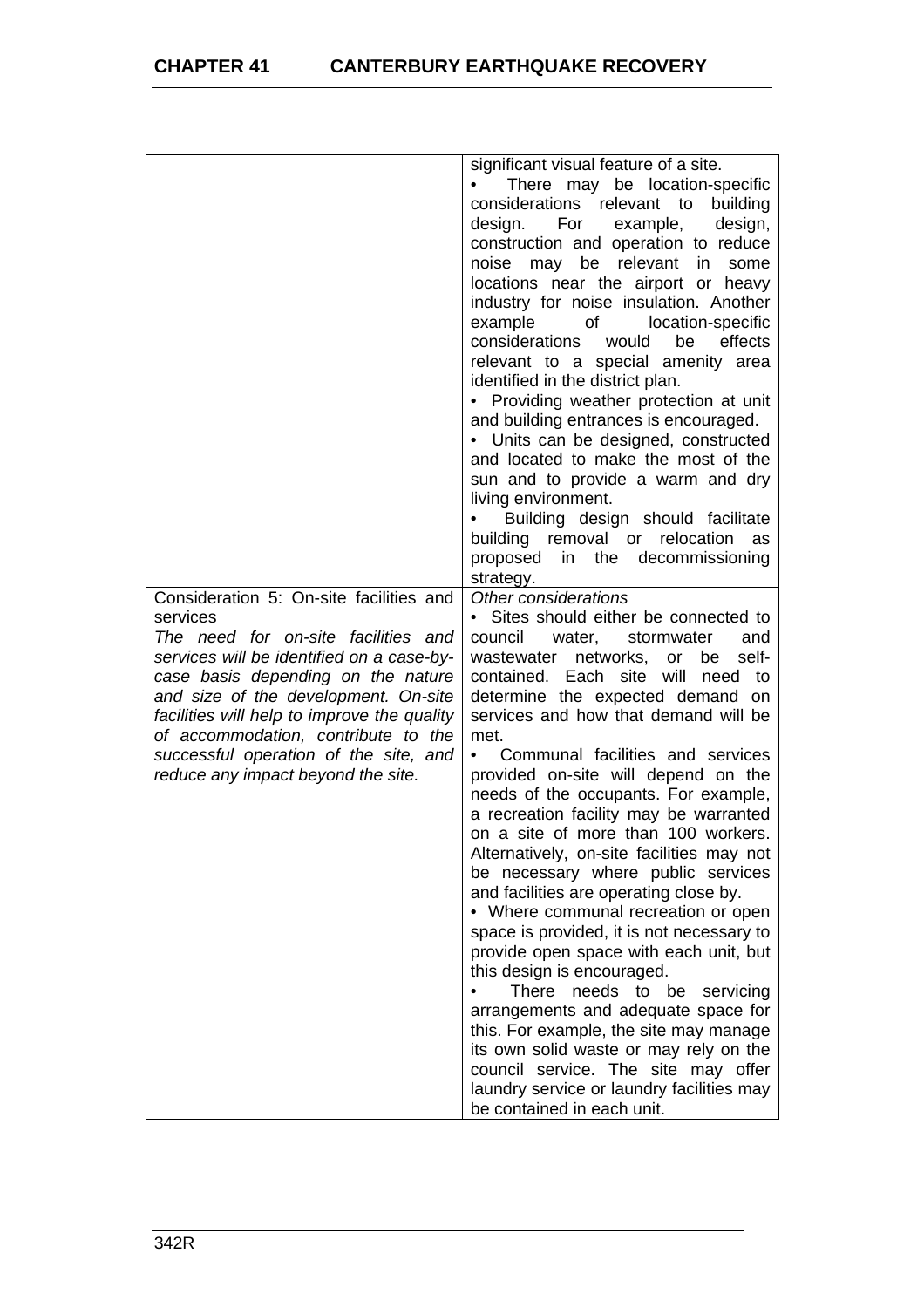| Consideration 6: Parking<br>and       | Key measures                                           |
|---------------------------------------|--------------------------------------------------------|
| access                                | • Where communal transport services are                |
| Providing appropriate parking and     | provided or public transport will be used              |
| access contributes to meeting the     | between the accommodation site and                     |
| needs of occupants while also         | work site, a minimum of one parking                    |
| avoiding or mitigating effects on the | space per four occupants should be                     |
| will                                  | provided. Where no transport services are              |
| streetscape. Parking needs            |                                                        |
| depend on the characteristics of the  | <b>District</b><br>provided,<br>the<br>Plan<br>parking |
| occupants<br>and<br>the<br>transport  | requirements provide relevant guidance.                |
| services provided.                    | • Where transport services are provided,               |
|                                       | a bus or van drop-off/pick-up area should              |
|                                       | be provided within the site.                           |
|                                       | Communal transport services to both                    |
|                                       | work sites and other activities should be              |
|                                       | provided on sites with more than 100                   |
|                                       | occupants.                                             |
|                                       | Other considerations                                   |
|                                       | Where developments accommodating                       |
|                                       | over 200 people have road frontage to the              |
|                                       | Strategic Road Network (as defined in the              |
|                                       | Canterbury Regional Land Transport                     |
|                                       | Strategy), access should be provided to                |
|                                       | another road unless this is not reasonably             |
|                                       | practicable.                                           |
|                                       | Grouping parking spaces together will                  |
|                                       | reduce vehicle movements within the site.              |
|                                       | Avoid parking areas and accessways                     |
|                                       | that adjoin residential neighbours as far              |
|                                       | as possible.                                           |
|                                       | • Providing secure, covered cycle parking              |
|                                       | is encouraged.                                         |
| Consideration<br>7:<br>Incorporating  | Key measures                                           |
| safety and security into design       | Site layout and features<br>should                     |
| Adopting the principles of crime      | incorporate key crime prevention through               |
| prevention through environmental      | environmental design (CPTED) principles.               |
| design (CPTED) and limiting the       | For example, they should provide good                  |
| potential for hazards and risks will  | internal site lighting, and avoid high                 |
| contribute<br>providing<br>to         | fencing or planting at the street frontage.            |
| accommodation that is safe for the    | A reference to the national CPTED                      |
| occupants and local community.        | guidelines is provided at the end of this              |
|                                       | guideline.                                             |
|                                       | Other considerations                                   |
|                                       | A locking system for the doors and                     |
|                                       |                                                        |
|                                       | windows of each unit will provide security.            |
|                                       | There should be suitable access for                    |
|                                       | vehicles<br>and<br>on-site<br>emergency                |
|                                       | emergency management procedures.                       |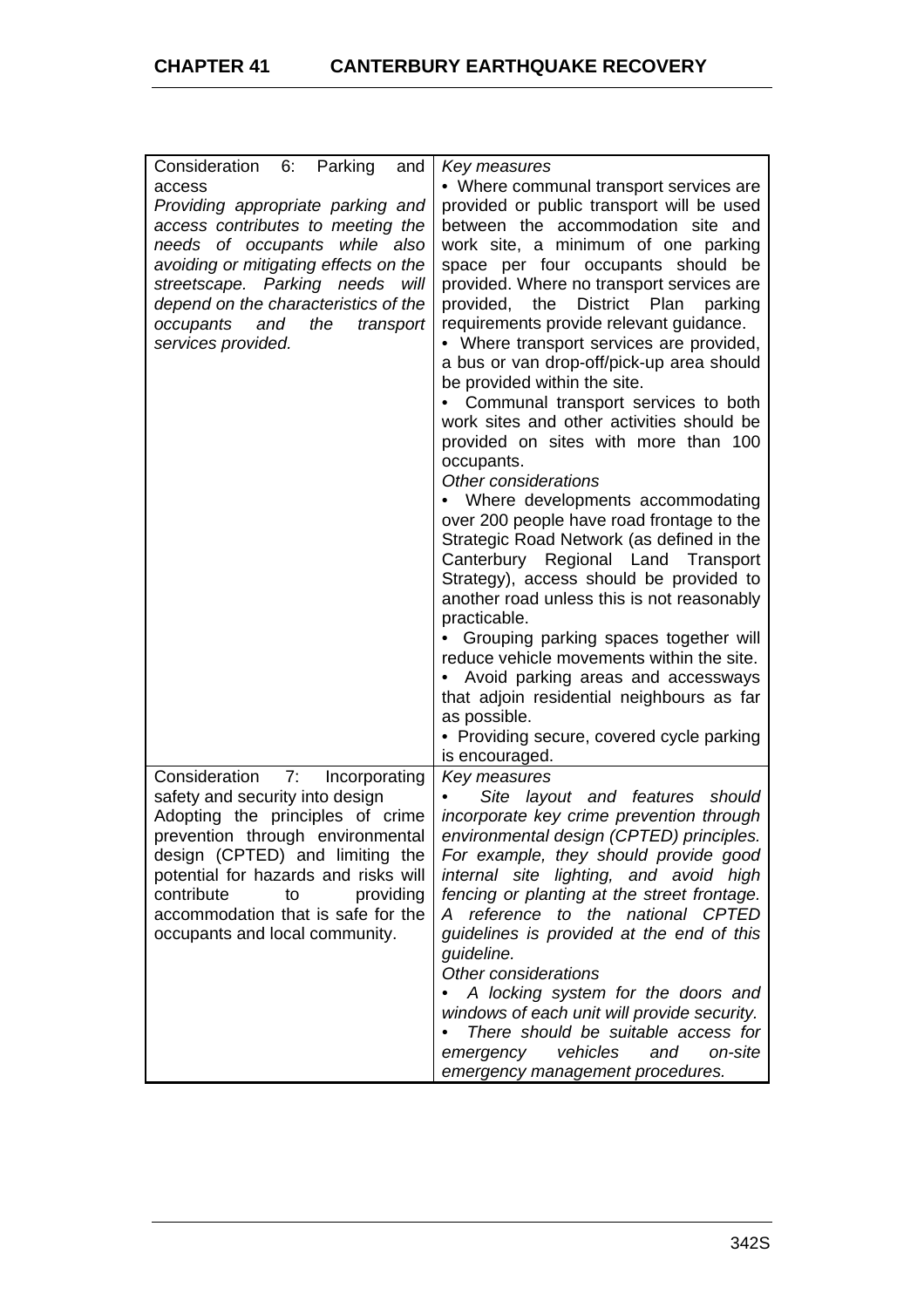# **Guidelines for on-site management and operation**

The quality of workers' temporary accommodation projects will be improved through comprehensive management. In addition, the potential adverse impacts are likely to be reduced where accommodation is comprehensively managed as a 'complex'. Depending on the size and nature of the accommodation, management as a complex may include providing services such as cleaning, catering, security, transport, health services, social support and communal recreation facilities.

| On-site                                                                                                                                                                                                                                                                                                         | management                                                                                                          | <b>Examples of good practice</b>                                                                                                                                                                                                                                                                                                                                                                                                                                                                                                                                                                                                                                                                                                                                                                                                                                                                                                                                                                                                                                                                                                                                                                                                                                                                                |
|-----------------------------------------------------------------------------------------------------------------------------------------------------------------------------------------------------------------------------------------------------------------------------------------------------------------|---------------------------------------------------------------------------------------------------------------------|-----------------------------------------------------------------------------------------------------------------------------------------------------------------------------------------------------------------------------------------------------------------------------------------------------------------------------------------------------------------------------------------------------------------------------------------------------------------------------------------------------------------------------------------------------------------------------------------------------------------------------------------------------------------------------------------------------------------------------------------------------------------------------------------------------------------------------------------------------------------------------------------------------------------------------------------------------------------------------------------------------------------------------------------------------------------------------------------------------------------------------------------------------------------------------------------------------------------------------------------------------------------------------------------------------------------|
| considerations                                                                                                                                                                                                                                                                                                  |                                                                                                                     |                                                                                                                                                                                                                                                                                                                                                                                                                                                                                                                                                                                                                                                                                                                                                                                                                                                                                                                                                                                                                                                                                                                                                                                                                                                                                                                 |
| Consideration<br>management arrangements<br>Effective<br>on-site<br>contributes<br>quality and successful operation of<br>accommodation,<br>potential impacts<br>community.<br>On-site<br>management<br>employment arrangements can be<br>most effectively maintained and<br>administered on an on-going basis. | On-site<br>8:<br>management<br>significantly<br>the<br>to<br>and<br>minimises<br>the<br>local<br>on<br>linked<br>to | Key measures<br>On-site management arrangements<br>should be in place. The type of on-site<br>management involved will depend on the<br>size and nature of the complex. For<br>example, for accommodation for less than<br>10 people, a nominated occupant could<br>provide the on-site management role. For<br>medium sized complexes, an appointed<br>professional property manager<br>could<br>provide management services. For larger<br>complexes a full time live-in manager<br>would be required.<br>Other considerations<br>Depending on the size and nature of<br>the project, a written management plan<br>will<br>set out<br>all<br>site<br>management<br>procedures and 'rules' including:<br>- roles and responsibilities<br>procedures for communication with<br>neighbours and community<br>servicing, cleaning and maintenance<br>$\blacksquare$<br>arrangements<br>- security and crime prevention measures<br>- drug and alcohol policy<br>- management of transport of workers<br>- health and safety measures<br>- emergency management<br>- animal control<br>- catering arrangements<br>- noise management<br>- on-site behaviour expectations<br>- management of disturbances<br>- parking management<br>- public facility management<br>management<br>of requests<br>and<br>complaints. |
|                                                                                                                                                                                                                                                                                                                 |                                                                                                                     |                                                                                                                                                                                                                                                                                                                                                                                                                                                                                                                                                                                                                                                                                                                                                                                                                                                                                                                                                                                                                                                                                                                                                                                                                                                                                                                 |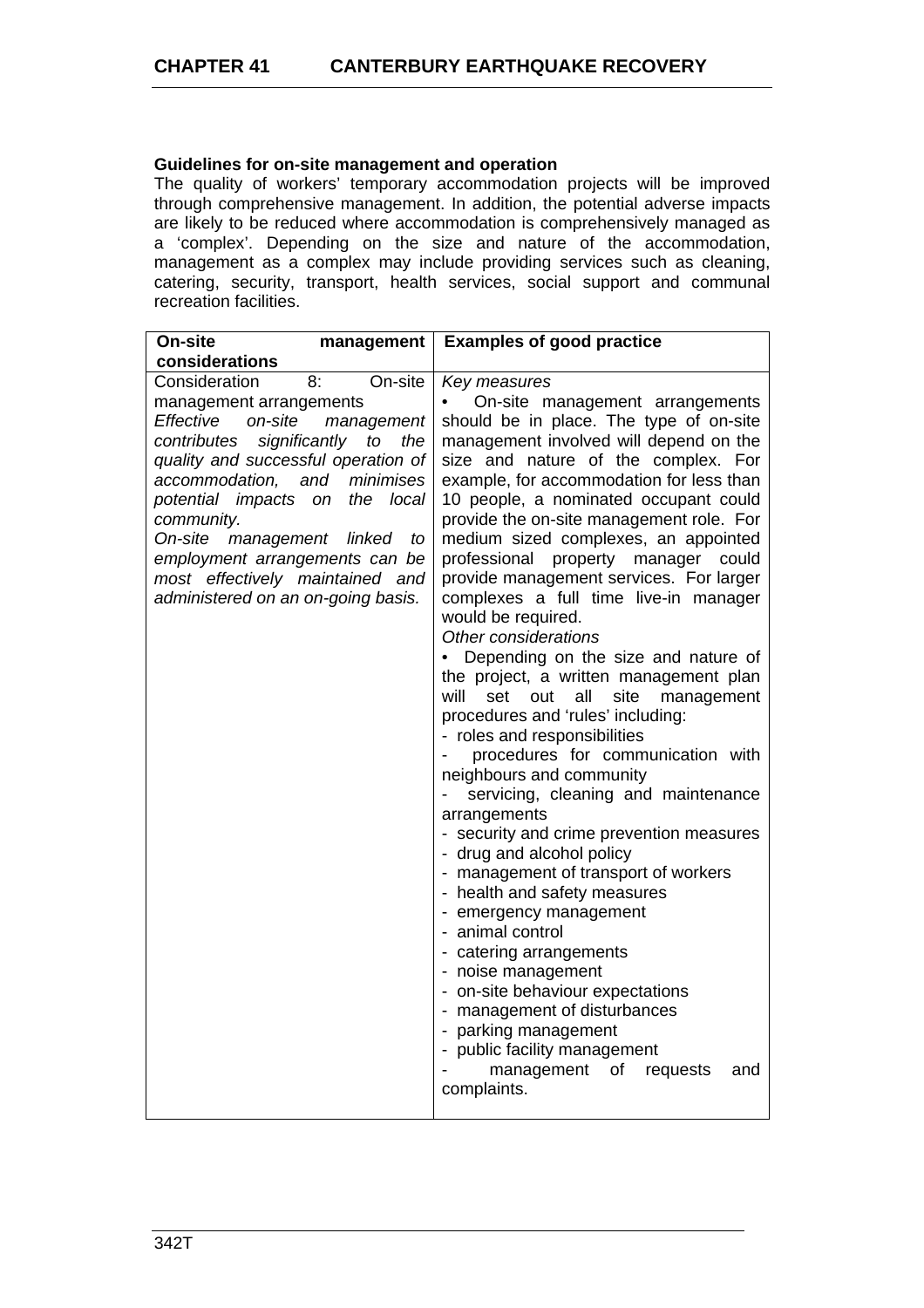|                                                                                                                                                                                                                              | Linking the on-site 'rules' to<br>$\bullet$<br>employment arrangements increases<br>the status of those rules. It is possible<br>make this more formal link<br>t٥<br>occupancy is arranged through a<br>specific employer. |
|------------------------------------------------------------------------------------------------------------------------------------------------------------------------------------------------------------------------------|----------------------------------------------------------------------------------------------------------------------------------------------------------------------------------------------------------------------------|
| Consideration 9: Support services<br>Providing workers with broader support<br>will help to improve the overall quality<br>of accommodation and<br>help<br>to<br><i>integrate them</i><br>into<br>the<br>local<br>community. | Other considerations<br>Providing appropriate support<br>٠<br>services - for example, pastoral care<br>and migrant support $-$ is encouraged.                                                                              |

# **Guidelines for decommissioning**

While the rebuild will continue for many years, its peak is anticipated to occur over a 5- to 10-year period. It is during this peak period that the majority of construction workers and the associated purpose-built accommodation will be required in greater Christchurch. As the standard District Plan expectations are being varied to provide for this special type of accommodation, it is critical that the temporary buildings are removed so that each development is indeed temporary and does not permanently affect the environment. A decommissioning strategy will provide confidence that these buildings are genuinely temporary and will set up the mechanisms for their removal.

| <b>Decommissioning</b>              | <b>Examples of good practice</b>             |
|-------------------------------------|----------------------------------------------|
| considerations                      |                                              |
| 10:<br>Consideration                | Key measures                                 |
| Decommissioning strategy            | • A decommissioning strategy should be       |
| Workers'<br>temporary               | in place to confirm the long-term plan for   |
| accommodation will be assessed      | buildings, phasing of decommissioning        |
| on the basis that it does not       | and removal of buildings and how the site    |
| permanent<br>become                 | will be reinstated ready for its anticipated |
| accommodation.                      | permanent use.                               |
| An enforceable decommissioning      | • All temporary units must be removed by     |
| strategy is a critical component of | 31 December 2022, or earlier.                |
| workers'<br>temporary<br>any        | Other considerations                         |
| accommodation project.              | Building design should<br>be<br>a            |
|                                     | consideration in the decommissioning         |
|                                     | strategy to ensure design does not inhibit   |
|                                     | the implementation of the strategy.          |
|                                     | • Use of legal instruments to assist make    |
|                                     | future owners aware of the removal           |
|                                     | requirement or provide an additional         |
|                                     | of assuring removal<br>means<br>are          |
|                                     | encouraged, for example<br>an                |
|                                     | encumbrance may be registered.               |
|                                     | After it has been used for workers'          |
|                                     | temporary accommodation, a site may          |
|                                     | need to be remediated to make it suitable    |
|                                     | for its anticipated long-term use.           |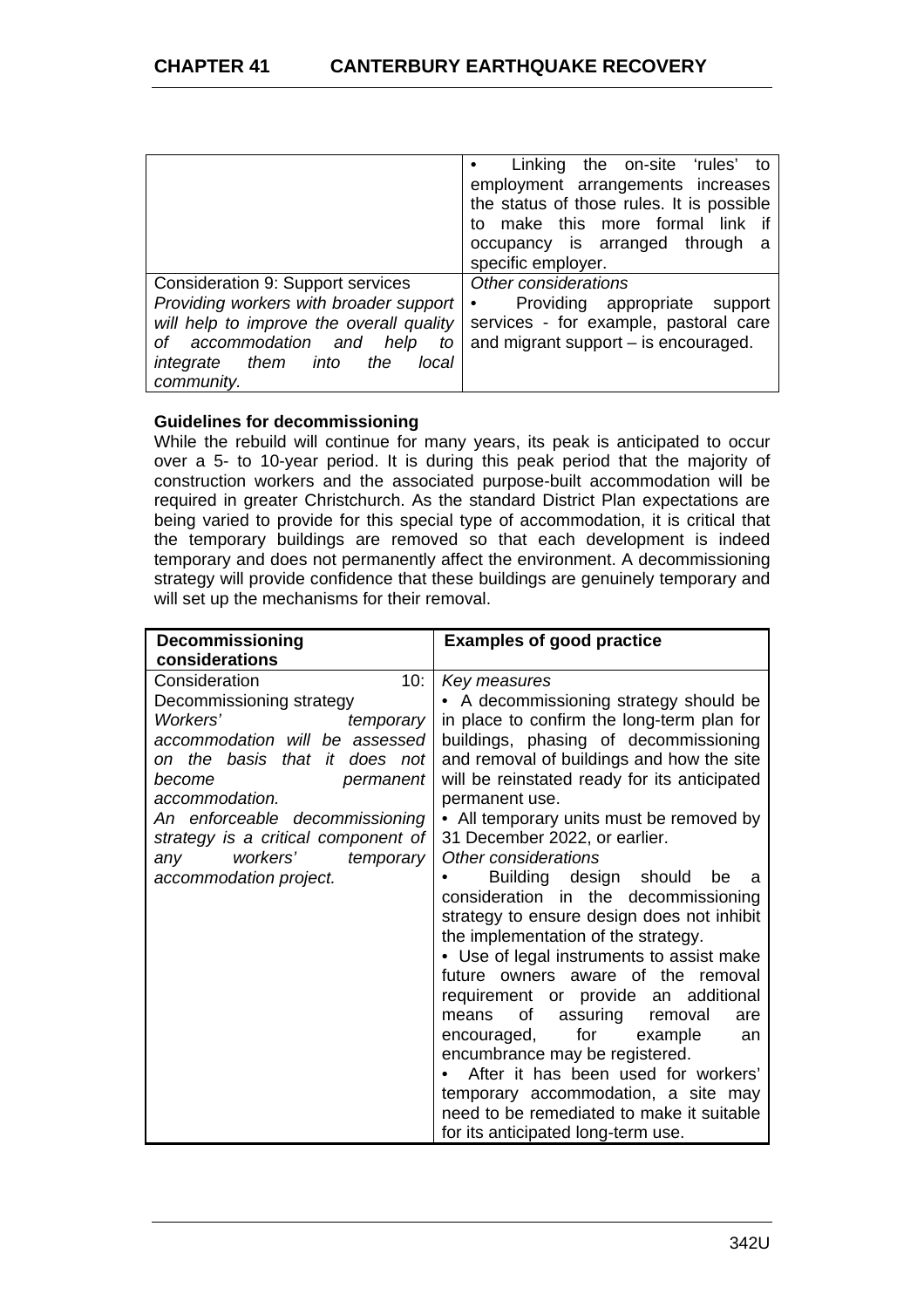| • If landscaping of the site has been  <br>completed, it may be possible to retain<br>some or all of the landscaping at the<br>reinstatement stage. |
|-----------------------------------------------------------------------------------------------------------------------------------------------------|
|-----------------------------------------------------------------------------------------------------------------------------------------------------|

## **Guidelines for communicating with neighbours**

It is important to keep adjoining neighbours and the wider neighbourhood informed about the project as it develops and also during operation so that a project can respond to perceived or actual concerns about the accommodation. Communication procedures will normally be part of the site management plan but are also a consideration during the design phase. While the new District Plan provisions may not require the approval of affected parties and may not require limited notification for a workers' temporary accommodation project, communicating with neighbours is encouraged.

| <b>Communication considerations</b> | <b>Examples of good practice</b>                                              |
|-------------------------------------|-------------------------------------------------------------------------------|
| Consideration 12:                   | Other considerations                                                          |
| Communicating with neighbours       | • A written communication statement or                                        |
| the<br>design,<br>throughout        | plan can identify:                                                            |
| development and operation of the    | key points<br>of contact<br>the<br>for                                        |
| accommodation project will help to  | accommodation project during the design,                                      |
| contribute positively to the local  | development<br>and<br>operation<br>οf<br>the                                  |
| neighbourhood<br>and<br>minimise    | complex                                                                       |
| effects on neighbours.              | - contact details of immediate neighbours                                     |
|                                     | and any local neighbourhood groups                                            |
|                                     | when neighbours will be notified and<br>about what.                           |
|                                     | • Key times to notify neighbours may be                                       |
|                                     | during site selection, when the design is                                     |
|                                     | complete, when construction is due to                                         |
|                                     | start, when occupation commences, key                                         |
|                                     | phases of occupancy changes, and when                                         |
|                                     | decommissioning commences.<br>More                                            |
|                                     | regular communication during operations                                       |
|                                     | may be appropriate depending on the                                           |
|                                     | size of the accommodation complex.                                            |
|                                     | • Information that may be of interest to                                      |
|                                     | neighbours includes the<br>site<br>design,                                    |
|                                     | staffing,<br>occupancy numbers,<br>site                                       |
|                                     | management rules, on-site management                                          |
|                                     | safety/security<br>arrangements,                                              |
|                                     | arrangements<br>and<br>occupants'                                             |
|                                     | employment locations.                                                         |
|                                     | • Information that may be of interest to<br>to                                |
|                                     | occupants includes<br>opportunities<br>participate<br>in or support community |
|                                     | activities, sport and other recreational or                                   |
|                                     | cultural activities.                                                          |
|                                     |                                                                               |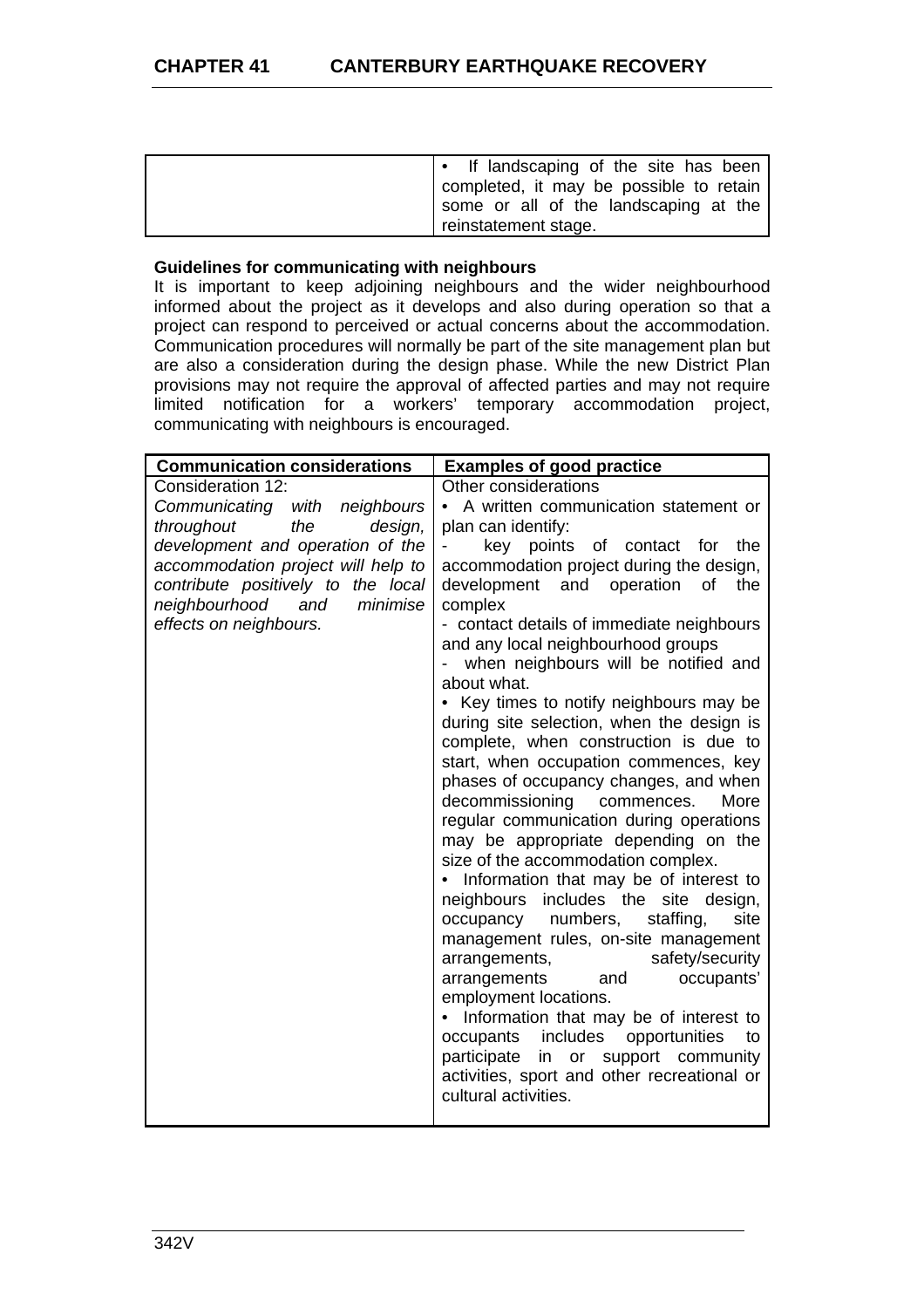| • Larger accommodation projects may<br>hold regular meetings or events with |
|-----------------------------------------------------------------------------|
| neighbours to discuss operational<br>matters.                               |

#### **References to further information and guidance**

The following information and guidance are either referred to in this guideline or provided as additional references in considerations for the design, assessment and operation of temporary accommodation for workers.

*National Guidelines for Crime Prevention through Environmental Design in New Zealand (Ministry of Justice, November 2005)* 

#### **Part 1: Seven Qualities of Safer Places:**

http://www.justice.govt.nz/publications/global-publications/n/national-guidelinesfor-crime-prevention-through-environmental-design-in-new-zealand-part-1-sevenqualities-of-safer-places-part-2-implementation-guide-november-2005/publication

## **Part 2: National Guidelines for Crime Prevention through Environmental Design in New Zealand Part 2: Implementation Guide:**

http://www.justice.govt.nz/publications/global-publications/n/national-guidelinesfor-crime-prevention-through-environmental-design-in-new-zealand-part-2 implementation-guide

*Council information on planning and resource consent applications*  **Christchurch City Council:** 

http://www.ccc.govt.nz/homeliving/buildingplanning/resourceconsents/index.aspx

# **Selwyn District Council:**

http://www.selwyn.govt.nz/services/planning

# **Waimakariri District Council:**

http://www.waimakariri.govt.nz/services/planning-resource-consents.aspx

*Non-resident worker accommodation: Guideline for locating and designing high quality accommodation facilities (Queensland Urban Land Development Authority, Guideline No. 3, August 2011):* http://www.ulda.qld.gov.au/01\_cms/details.asp?ID=157

*Workers' accommodation, Processes and standards (International Finance Corporation and European Bank, November 2009):*  http://www1.ifc.org/wps/wcm/connect/topics\_ext\_content/ifc\_external\_corporate\_ site/ifc+sustainability/publications/publications\_gpn\_workersaccommodation

*Information about the New Zealand Building Code:*  http://www.dbh.govt.nz/bcr-about-the-building-code